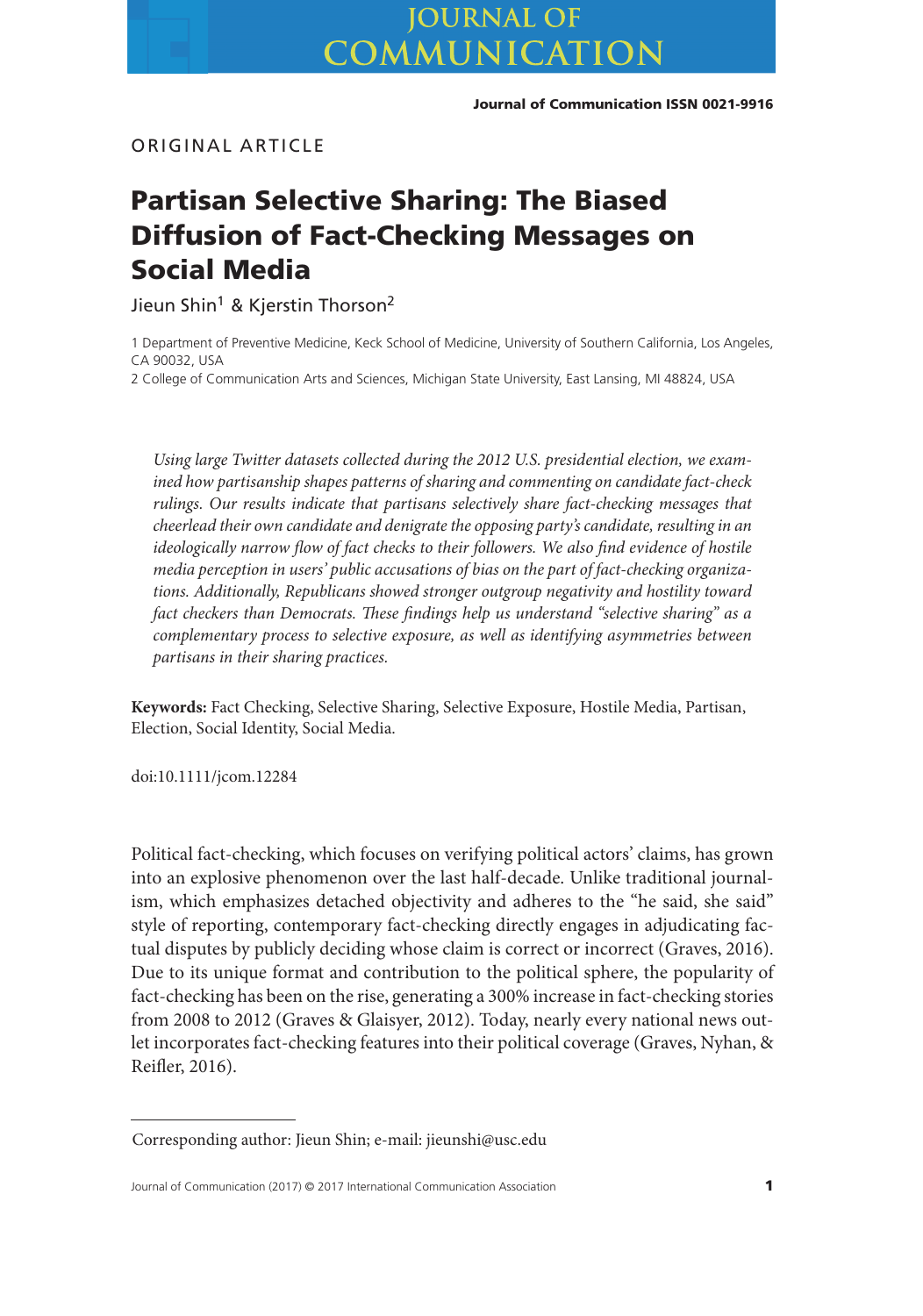Despite the upsurge of interest, our understanding of the broader impact of the fact-checking phenomenon is still limited. Recent studies have evaluated fact-checking as an effective intervention in improving political knowledge and reducing belief in misinformation (Fridkin, Kenney, & Wintersieck, 2015; Nyhan & Reifler, 2015; Weeks, 2015; Wood & Porter, 2016). However, most of these studies are experiments that require participants to read fact-checking messages that they may not normally choose to consume. The literature on political polarization and selective exposure casts doubt on the assumption that partisans seek out content that challenges their views (Iyengar & Hahn, 2009; Stroud, 2008; Sunstein, 2001). In addition, given the current media environment where exposure to news depends significantly on what your friends share on social media (Bakshy, Messing, & Adamic, 2015; Gottfried & Shearer, 2016), the visibility of fact-checking messages may be affected by the phenomenon of *selective sharing*: the extent to which individuals share primarily attitude-consistent content with their social networks. If the selective sharing tendency is strong, the objective of fact-checking messages—providing the public with accurate information on both sides of the political spectrum—becomes less realistic in practice.

Moreover, examining fact-check recipients' responses in their usual social settings is critical to understanding the role of norms and perceptions shared among partisan group members. In the United States, there is a significant gap between members of Republican and Democratic parties in their perceptions of the mainstream media and fact checkers (Glynn & Huge, 2014; Nyhan & Reifler, 2015). Although declining trust in the media is a common concern across groups, Republicans have historically shown much lower levels of confidence in the media than Democrats (Swift, 2016). The sentiment toward fact checkers is no exception: Although Democratic politicians have embraced the fact-checking movement and asked for more fact-checking in debates, their Republican counterparts—including presidential candidate Donald Trump in 2016 and Mitt Romney in 2012—condemned fact checkers as biased. Such different views of media between Democrats and Republicans could potentially produce asymmetries in partisans' responses to fact-checking messages.

To investigate this possibility, we turn to social media to observe "naturally occurring" responses to fact-checking messages. We use a large set of data collected from Twitter during the 2012 U.S. presidential election to look at how social media users shared and responded to fact-checking messages about presidential candidates from two rival parties. We draw on social identity theory (SIT; Tajfel & Turner, 1979; Turner, Hogg, Oakes, Reicher, & Wetherell, 1987) as well as accounts of partisan media perceptions to theorize the role of users' partisanship in their reaction to fact-check messages on social media. We show that partisans selectively share fact-checking messages that "cheerlead" their own group and demoralize the opposing group. Further, we examine public comments in response to fact-checking messages on Twitter and find similar patterns at work: Partisans are more likely to publicly accuse fact-checking organizations of bias, even when the fact-check rulings themselves are "neutral" toward the Twitter user's own candidate.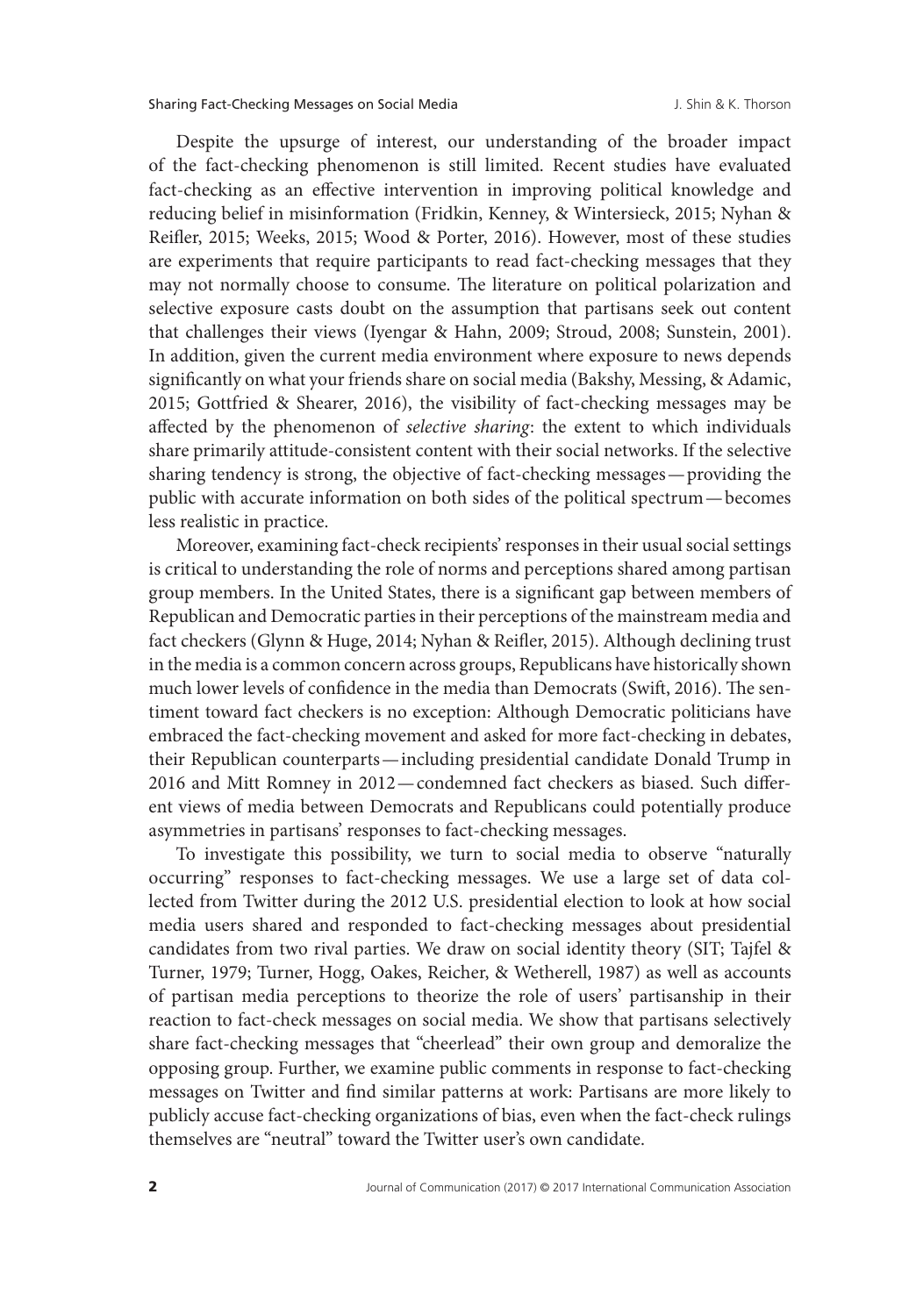We argue for the importance of *selective sharing* as a complementary process to selective exposure. We also propose that asymmetries between partisans in their sharing practices affect the extent to which fact-checking messages—and perhaps other political messages—are made visible to wider audiences. Our findings contribute to a growing body of literature connecting media behaviors grounded in group identification to broader societal effects on polarization, public opinion, and misperceptions (Feldman, Myers, Hmielowski, & Leiserowitz, 2014; Garrett, Weeks, & Neo, 2016; Slater, 2007).

## **Literature review**

# **Partisan selective sharing**

The majority of research on fact-checking has focused on the effects of exposure to fact checking messages in experimental settings. Although some (e.g., Thorson, 2016) found that fact checks have only limited effects on changing the recipients' attitude toward a candidate, in general, fact-checking messages have been shown to create positive effects on the public such as increasing accurate understanding of political issues (Fridkin et al., 2015; Nyhan & Reifler, 2015; Wood & Porter, 2016). These experimental studies found no evidence that individuals' prior political attitudes moderated the effects of fact-check exposure on democratic outcomes. That is, exposure to fact-checking messages had a positive outcome on political knowledge even for those who saw attitude-challenging messages.

Largely missing from this body of work is analysis of what shapes the likelihood that individuals will encounter and disseminate fact-checking messages in their daily lives. The few existing studies concerned with fact-checking on social media showed that corrective messages often fail to reach the target audience vulnerable to misinformation and fall short of affecting the overall dynamics of rumor spreading (Shin, Jian, Driscoll, & Bar, 2016; Friggeri, Adamic, Eckles, & Cheng, 2014; Hannak, Margolin, Keegan, & Weber, 2014). Social media users—both elites and everyday citizens—now have increased power to set news agenda and control flow of information (Meraz & Papacharissi, 2013; Nahon & Hemsley, 2013; Singer, 2014). Therefore, it is important to examine how these users make judgments about what messages to share or not to share with their own audience.

Partisan selective exposure—which has received a great deal of empirical study (Garrett, 2009; Iyengar & Hahn, 2009; Knobloch-Westerwick & Meng, 2009; Stroud, 2008)—serves as a good reference point for theorizing partisan selective sharing. Just as the selective exposure thesis argues, selective sharing may also be motivated by partisan goals: People selectively share ideologically congenial information. Previous research on information sharing suggests this will be the case. Political bloggers mainly share hyperlinks aligned with their own political spectrum rather than with the opposing side (Adamic & Glance, 2005; Jacobson, Myung, & Johnson, 2015). Twitter users are more likely to retweet messages from those sharing similar political attitudes (Barbera, Jost, Nagler, Tucker, & Bonneau, 2015; Boutet, Kim, & Yoneki, 2012; Colleoni, Rozza, & Arvidsson, 2014; Conover et al., 2011).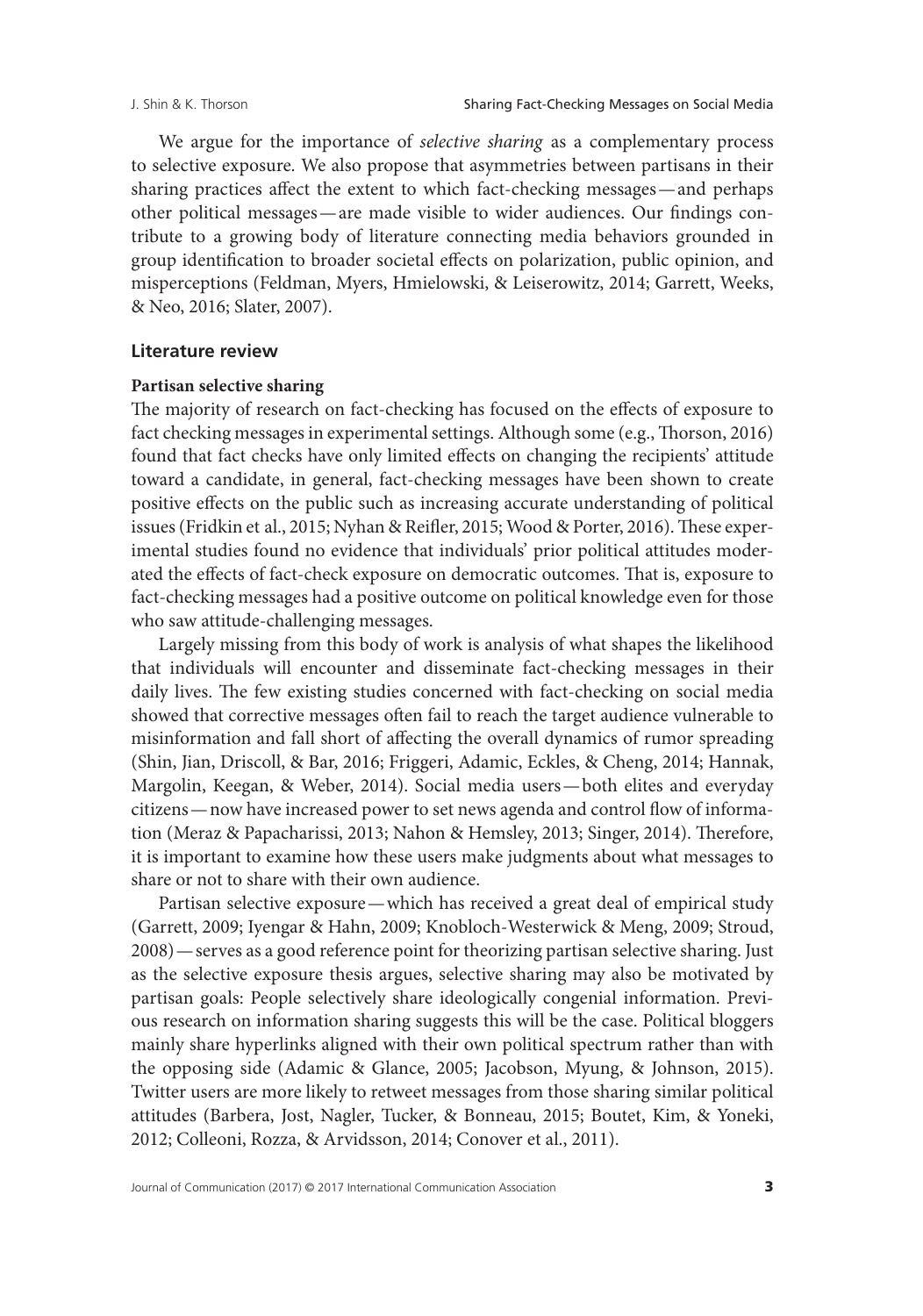Yet, despite the strong connection between exposure and sharing (Weeks & Holbert, 2013), partisan selective sharing seems to be more robust and consistent than selective exposure. Previous research on selective exposure shows occasional circumstances in which people expose themselves to opinion-challenging information due to the desire to gain useful information (Knobloch-Westerwick & Kleinman, 2012; Valentino, Banks, Hutchings, & Davis, 2009). However, existing research suggests that sharing opinion-challenging information is much more rare. One reason for this difference could be that the act of sharing is more visible to social others than is exposure. To use Goffman (1959), while sharing often takes place on a frontstage where sharers are conscious of their audience and their action, many forms of media consumption occur in a backstage setting where an audience is not present.

In sum, sharing is fundamentally a social activity intended for or motivated by the imagined audience (Marwick & Boyd, 2011). Therefore, we pay attention to media users' social identity (i.e., partisanship) to understand various aspects of their sharing behavior. In this paper, we draw on SIT (Tajfel & Turner, 1979; Turner & Oaks, 1986; Turner et al., 1987) to develop hypotheses and research questions. SIT proposes that, when individuals are prompted by cues indicating one's important social group (e.g., race, religion, or political party), they categorize themselves and others into either ingroup or outgroup based on shared similarities. As a result they exhibit ingroup favoritism or outgroup discriminating behaviors to enhance their self-esteem and reduce uncertainty about their world. For instance, political scientists found that identification with political party can lead to a feeling of "us against them" and produce social stereotyping that maximally differentiates between the two parties (Green, Palmquist, & Schickler, 2002; Iyengar, Sood, & Lelkes, 2012).

This process of intergroup bias activation requires some type of stimuli to trigger group identification, and contexts that define the ingroup in relation to other groups (Oaks, 1987; Slater, 2007; Turner et al., 1987). In this sense, media messages play an important role not only in linking members of the same group by increasing the salience of a certain identity (e.g., political party) over alternative other identities (e.g., gender), but also in priming prototypes, a set of perceived attributes that represent each group. Slater (2007) argues that strong identifiers tend to gravitate toward media outlets or content that communicates positive prototypes of their own group, and in turn, selective consumption of media can have reinforcing effects on group identification and group-oriented behavior.

As such, SIT is particularly relevant to examining social media users' reaction to political fact-checking messages, which are designed to adjudicate presidential candidates' statements. We theorize that rulings on political candidates' statements such as "False," "True," and "Pants on Fire" serve as cues to invoke partisan identity by increasing salience of group boundaries and priming certain prototypes. In this sense, sharing fact-checking messages that elevate the status of an in-group is a way for partisans to support their own group. Additionally, partisan social media users may use fact-checking messages—or other political content— to display loyalty to their group and gain trust from group members (Hogg, 2001; Hogg & Reid, 2006). In particular,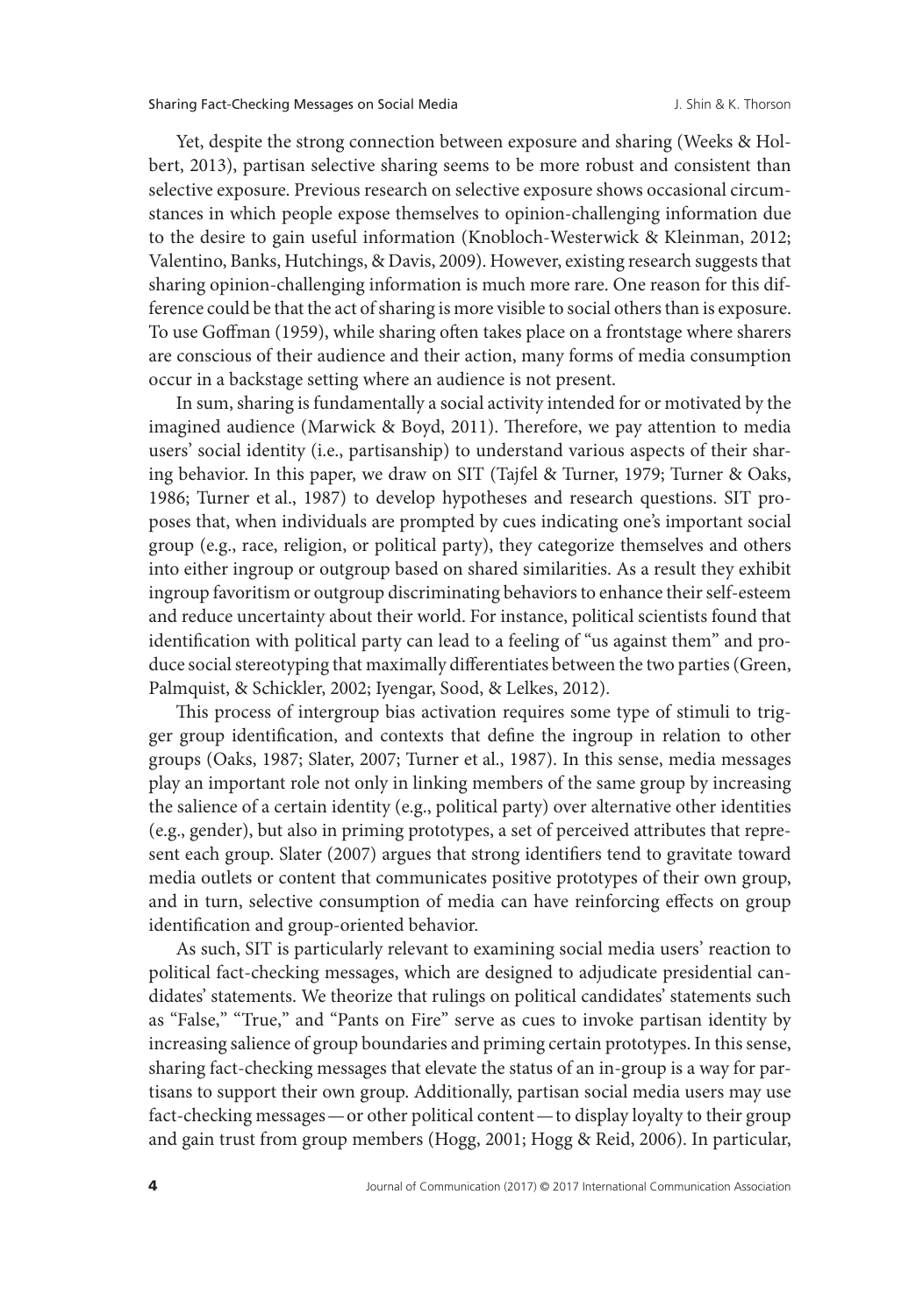central group members tend to behave in a more group-serving manner than others because they are expected to enhance group solidarity (Hogg & Reid, 2006).

Informed by SIT, we view retweeting as a function of partisanship. We hypothesize that fact-checking messages that give a positive distinctiveness of a certain group would be retweeted by the members of that group significantly more than by the members of the other group. That is, messages favorable to the Democratic Party are more likely to be retweeted by Democrats than Republicans, whereas messages favorable to the Republican Party are more likely to be shared by Republicans than Democrats.

**H1:** Fact-checking messages that are relatively advantageous to the ingroup are more likely to be retweeted by the ingroup members than the outgroup members.

We further investigate whether Democrats and Republicans differ in their sharing behavior. Some studies on social identity suggest that relative status of a group can affect intergroup dynamics (Branscombe & Wann, 1994; Voci, 2006). For instance, perceived threat to group status can lead to increased outgroup derogation in an attempt to restore damaged self-esteem among those who strongly identify with the group. Branscombe and Wann (1994) showed that those whose collective identity was threatened tended to display strong derogation toward a competing outgroup as a means of defending their social identity. Brewer (1999) argued that asymmetry of ingroup favoritism and outgroup antagonism are to be expected across different groups.

In exploring partisan group differences in the fact-checking context, we start with the assumption that Republicans perceived their group to be disadvantaged in comparison to Democrats, for several reasons. First, Republicans have long claimed that media are biased against their side (Swift, 2016). In 2012, Republican presidential candidate Romney indicated that he "didn't expect a fair fight in the media" (Murray, 2012), a sentiment echoed by Republican candidate Trump in 2016. Previous research has found that Republicans, especially those embedded in homogeneous social networks or who consume conservative media, are more likely to perceive media as biased (Eveland & Shah, 2003). Second, Republican politicians fared worse in the fact-checking arena compared to Democratic politicians in recent election cycles. According to the Center for Media and Public Affairs at George Mason University (2013), *Politifact* rated Republican claims to be false three times more often than it rated Democratic claims during Obama's second term. Ostermeier (2011) also showed similar patterns. Such a consistently low performance of the Republican Party in fact-checking led Romney's chief pollster (Neil Newhouse) to publicly state in 2012 that "we are not going to let our campaign be dictated by fact-checkers." Finally, the Republican Party was the challenger's party, out of power, in 2012. Incumbent candidates (e.g., Obama in 2012) are known to enjoy advantages in terms of their name recognition, funding, and government resources (Mayhew, 2008).

Given the foregoing, we investigate the possibility of asymmetric responses to fact-checking of the candidates from Republican versus Democrat social media users. If Republicans felt that their group was disadvantaged for the reasons above,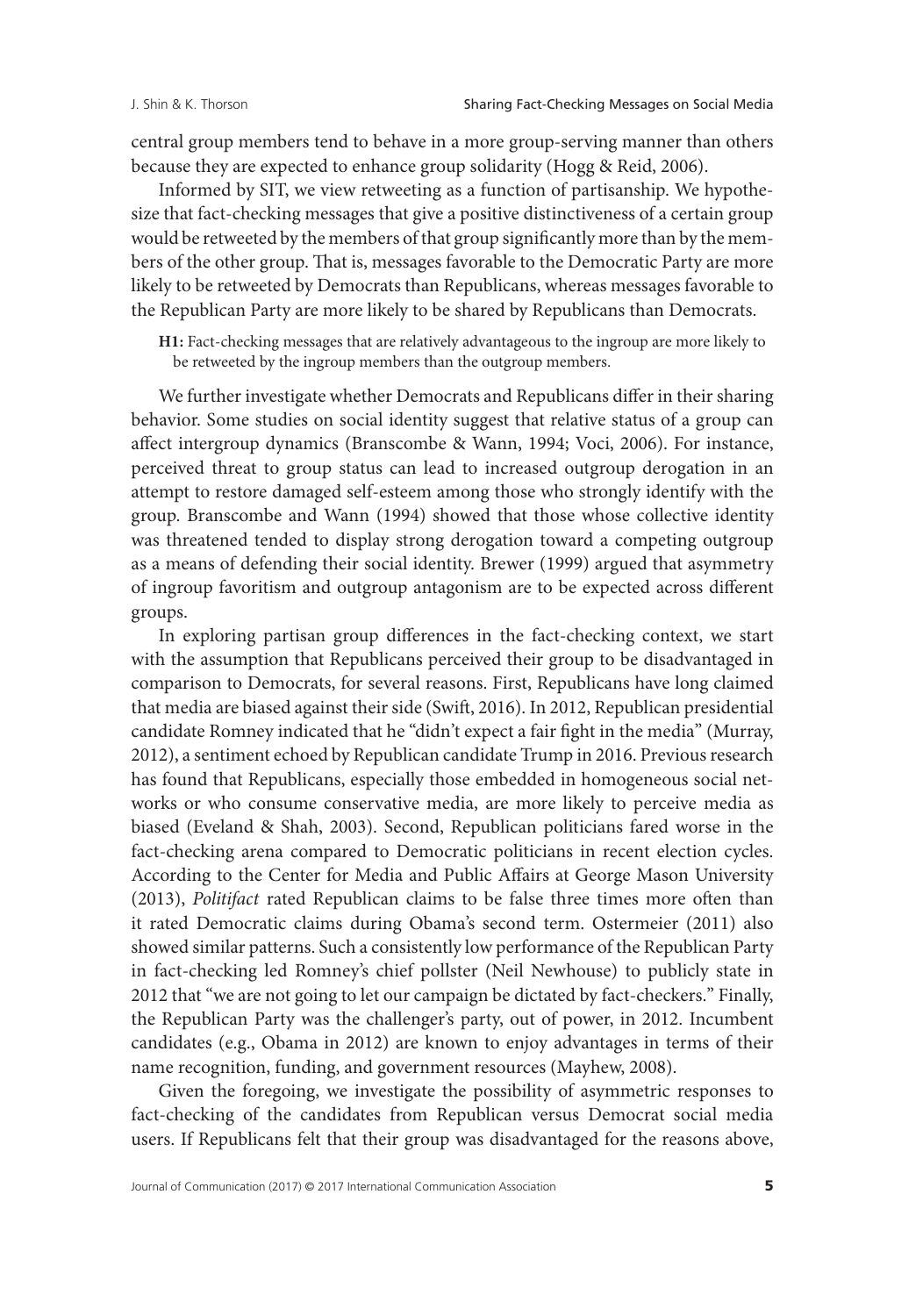Republicans may be more alert to and find more value in sharing fact-checking messages that derogate the outgroup leader (Obama) than messages that compliment the ingroup leader (Romney) in comparison to the Democrats. Hence, we explore asymmetric patterns in intergroup bias in selective sharing between the Republican users and the Democratic users:

**RQ1:** Is outgroup negativity (a desire to derogate the outgroup leader) a more important predictor of retweeting for Republicans than for Democrats?

#### **Hostile media perception in user comments**

Our data allow us to look at Twitter users' reactions to fact-checking messages not only in terms of sharing behaviors, but also through analysis of comments posted in response to fact-checking messages. We use the framework of hostile media perception (HMP; Gunther & Schmitt, 2004; Vallone, Ross, & Lepper, 1985) to predict that hostile responses to fact-checking messages on Twitter will also be a function of partisanship. HMP refers to a phenomenon in which partisans perceive neutral media reports to be biased against their own view. Although HMP focuses on partisans' biased reactions to objectively "neutral" media coverage, it also includes actually slanted media coverage (Gunther & Chia, 2001). For instance, liberals perceive more bias in *Fox News*(conservative-leaning channel), whereas conservatives perceive more bias in Comedy Central's *The Daily Show* (liberal-leaning program) (Coe et al., 2008).

Previous research (Rojas, 2010) found that HMP leads to reactive political behavior termed "corrective action." Rojas found that people who perceive media bias were more likely to engage in correcting public opinions through actions such as posting comments in online discussion forums and commenting on news stories. These actions not only indicate individuals' attempt to correct media bias, but also reveal group-based anger and underlying political struggle for power between groups (van Zomeren, Postmes, & Spears, 2008).

We theorize that posting hostile comments toward fact checkers is a way for partisans to deal with a potential threat to the legitimacy of their group. As a result, when partisans read a fact-checking message that does not depict their group positively, they may discredit the source as a means of elevating the status of their ingroup—undertaking an expressive form of corrective action. We have two relevant hypotheses. First, we expect that fact-checking messages containing relatively neutral rulings will receive comments expressing media bias from both partisan groups. Second, we expect that fact-checking messages that give favorable rulings to one party's candidate will receive hostile comments mainly from outgroup members.

**H2:** Neutral fact-checking messages are more likely to receive hostile comments from both Republicans and Democrats than nonpartisan users.

**H3:** Fact-checking messages that are relatively advantageous to one party are more likely to receive hostile comments from the outgroup members than the ingroup members and nonpartisans.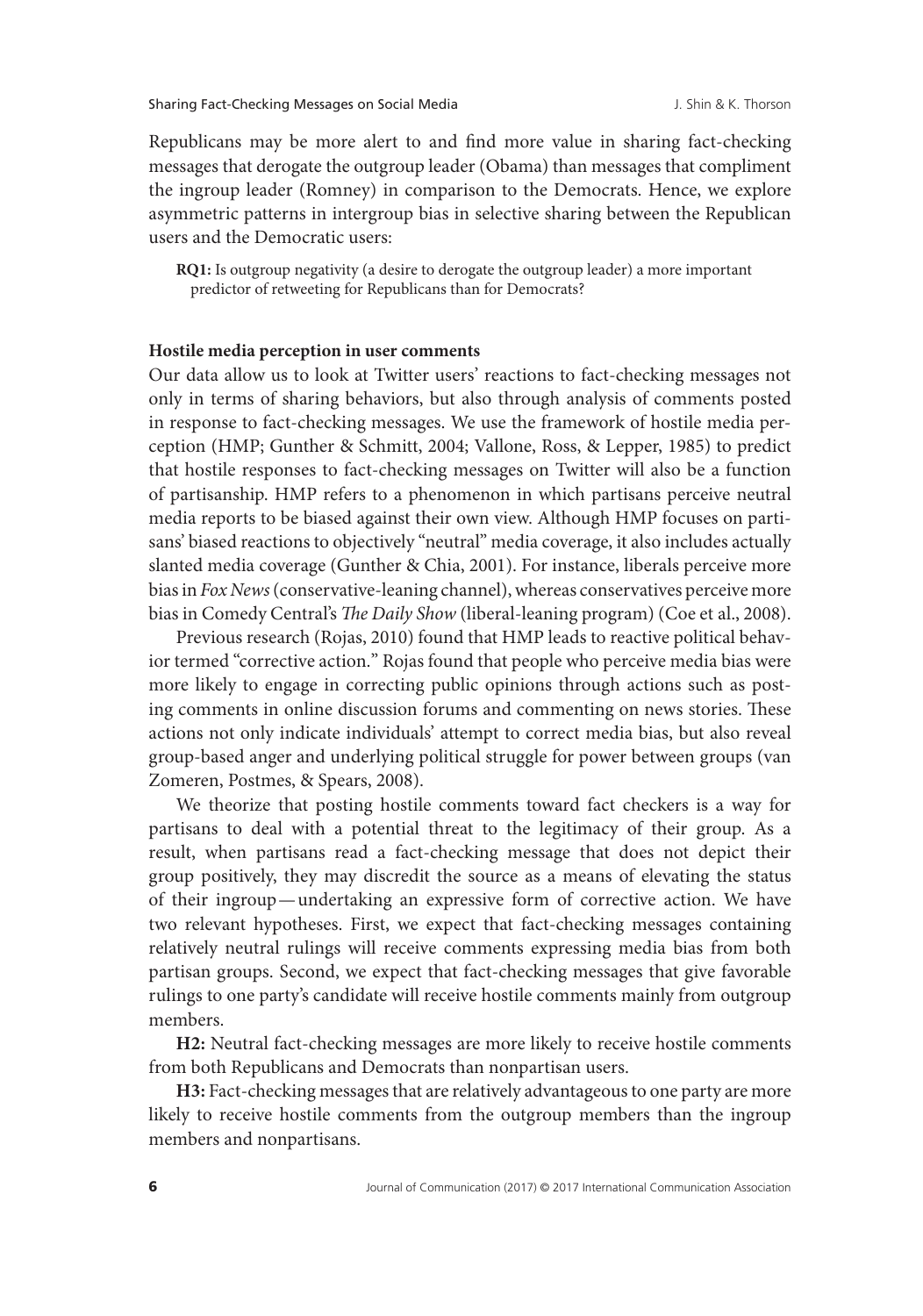We further investigate whether Republicans were more likely to take expressive corrective action than Democrats due to the perceived disadvantages mentioned earlier. Previous studies (Hartmann & Tanis, 2013; Huge & Glynn, 2010) found evidence that perceived group status played a role in activating HMP among partisans. For instance, Huge and Glynn (2010) found that, during a gubernatorial election campaign where the Democratic Party was projected to win the election, Republicans exhibited more HMP than Democrats. Based on this reasoning, we examine the following research question.

**RQ2:** Is the extent to which partisans express HMP through comments greater among Republicans than among Democrats?

# **Methods**

# **Data collection**

We investigate how Twitter users shared and commented on fact-checking messages posted to three major fact-checking Twitter accounts—The *Tampa Bay Times*' Politifact, Factcheck.org, and *The Washington Post's* Fact Checker—in October 2012. October was chosen because three presidential debates and one vice presidential debate led to the highest fact-checking activity that year (Graves & Glaisyer, 2012), and the time prior to an election usually garners the greatest public attention across the nation (Knobloch-Westerwick & Kleinman, 2012). Each of the three fact-checking sites had an account on Twitter and published their fact checks about the presidential candidates during this month. Because this project draws on SIT, the scope of the study is limited to messages pertaining to each party's leader (Barack Obama and Mitt Romney), who is the most prototypical member of the group.

Data analysis centered on a large collection of political tweets  $(N = 298,894,327)$ collected during the 2012 presidential election in the United States (October 2011 to December 2012). This dataset (hereafter *larger political dataset*) provides a comprehensive picture of the political Twittersphere in 2012, as it includes all the publicly available tweets containing at least one political keyword from the master list of 427 keywords often found in political Twitter conversations (e.g., the names of candidates, political parties, and issue-specific terminology).<sup>1</sup> The data were collected in real-time using the Gnip PowerTrack service, which provides access to "the Twitter firehose." Unlike other streaming services, the firehose provides 100% of the publicly available tweets, along with metadata about the tweet.

Using each fact checker's username, the study retrieved 194 original fact checks (tweets)<sup>2</sup> posted by Politifact ( $n=126$ ), Factcheck.org ( $n=48$ ), and Factchecker (*n*=20) that mentioned Obama or/and Romney during October 2012 from the larger political dataset. These messages were retweeted or commented on 93,578 times, by 55,869 unique Twitter users.

#### **Measurement**

#### *Fact-check ruling*

In order to determine whether or not a fact-check ruling was favorable to one party or the other, we conducted a content analysis of all the fact-check rulings in the dataset.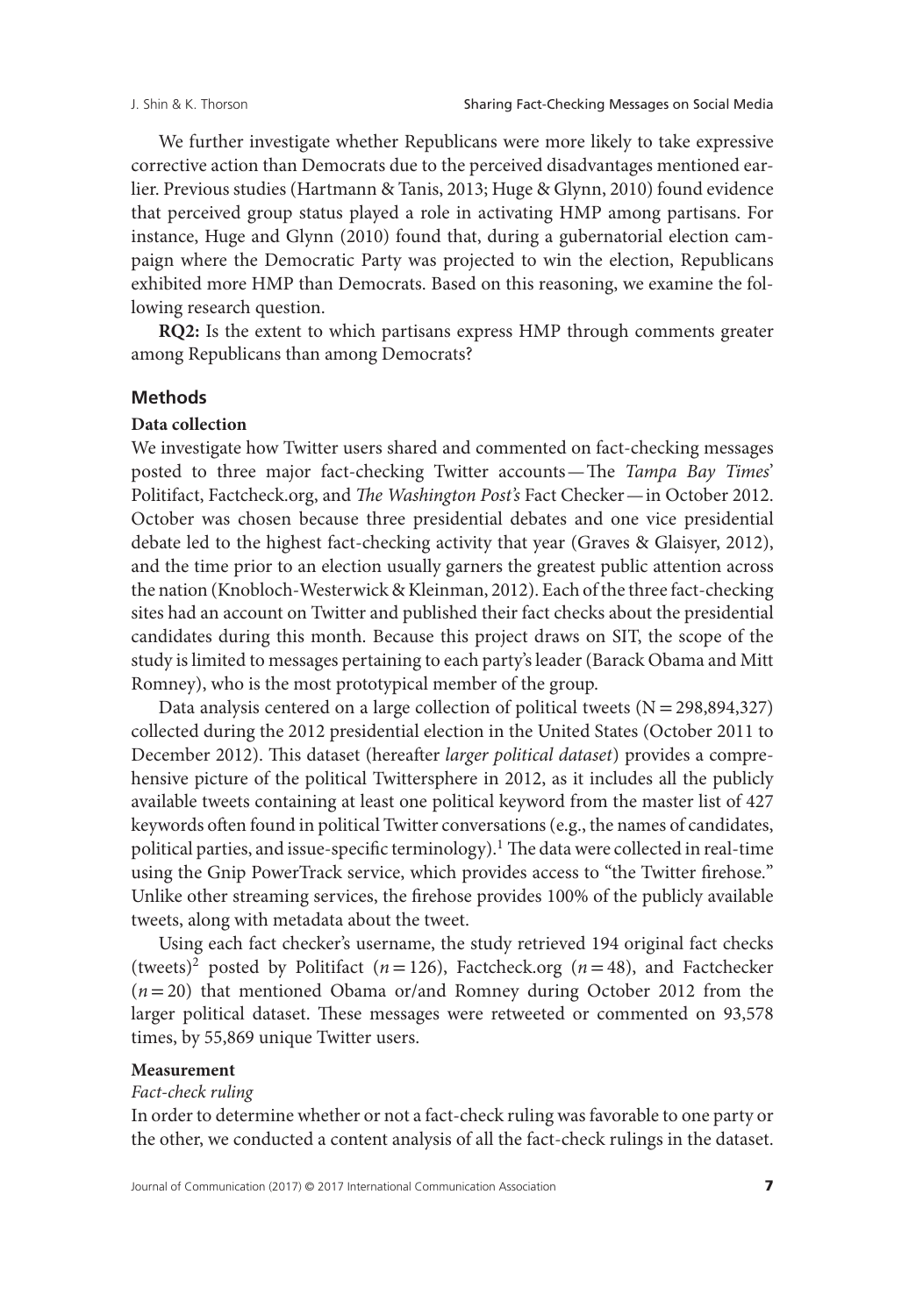The three fact-checking websites used slightly different styles in assessing political statements. Politifact's scale<sup>3</sup> was comprised of "True," "Mostly True," "Half True," "Mostly False," "False," and "Pants on Fire." Fact checker rated political statements on a range of one to four Pinocchios, with one Pinocchio for statements containing slight omissions or exaggerations and four Pinocchios for complete lies. On the other hand, Factcheck.org did not utilize a standardized rating scale and instead used various linguistic markers such as "False," "Not possible," "Accurate," and "Yes" to indicate their rulings.

To obtain comparable rulings, this study recoded each fact check for three variables: (1) the political party that gained a relative advantage from the fact check, (2a) the valence of the fact check toward Obama, and (2b) the valence of the fact check toward Romney. The first variable indicated the extent to which a fact check was explicitly adjudicating the claim regarding the candidates and eventually gave an advantage to one party over the other. This variable had three categories of values: "advantageous to the Democratic Party," "advantageous to the Republican Party," and "Neutral." If a fact check indicated that the statement under investigation was clearly inaccurate or accurate, then it was coded either "advantageous to the Democratic Party" or "advantageous to the Republican Party." For instance, the fact check of "Obama ad says Romney hiked nursing home fees eight times in Mass. Mostly False. [http://t.co/b17McNST"](http://t.co/b17McNST) was coded as "advantageous to the Republican Party." The fact check of "Obama said Romney refused to say if he'd sign Ledbetter equal pay act. Mostly True. http://t.co/PjG1PG2y #debate" was coded as "advantageous to the Democratic Party." All other fact checks that did not clearly indicate whether the statement was false or true were coded as "Neutral."

Second, each fact-checking tweet was coded for its valence toward each candidate: positive, negative, or neutral for the target candidate. These variables were necessary to directly assess a valence of the fact check toward Obama and Romney rather than measuring a relative advantage of the fact check. Some fact checks pitted one candidate's statement against another and thus were relevant to both candidates. However, other fact checks were only concerned about one candidate without referencing the other. For example, a fact check of "Obama said he would cut taxes for small business, middle class. Mostly True. Details: [http://t.co/BCIzQnqs #debate"](http://t.co/BCIzQnqs #debate) is positive to Obama without containing negative mention of Romney.

Three undergraduate coders coded every message in the data set. Krippendorff's α was .87 for the relative-advantage variable, and .90 and .92 for the Obama valence and the Romney valence variables ( $n = 194$ ). Any remaining disagreements among the three coders were discussed and resolved by consensus.

# *User's party preference*

In order to test our hypotheses, we needed to identify the partisanship of each Twitter user who commented on or retweeted a fact-checking message. Classifying the partisanship of social media users on a large scale is a major challenge for political communication research using these kinds of data sets because users do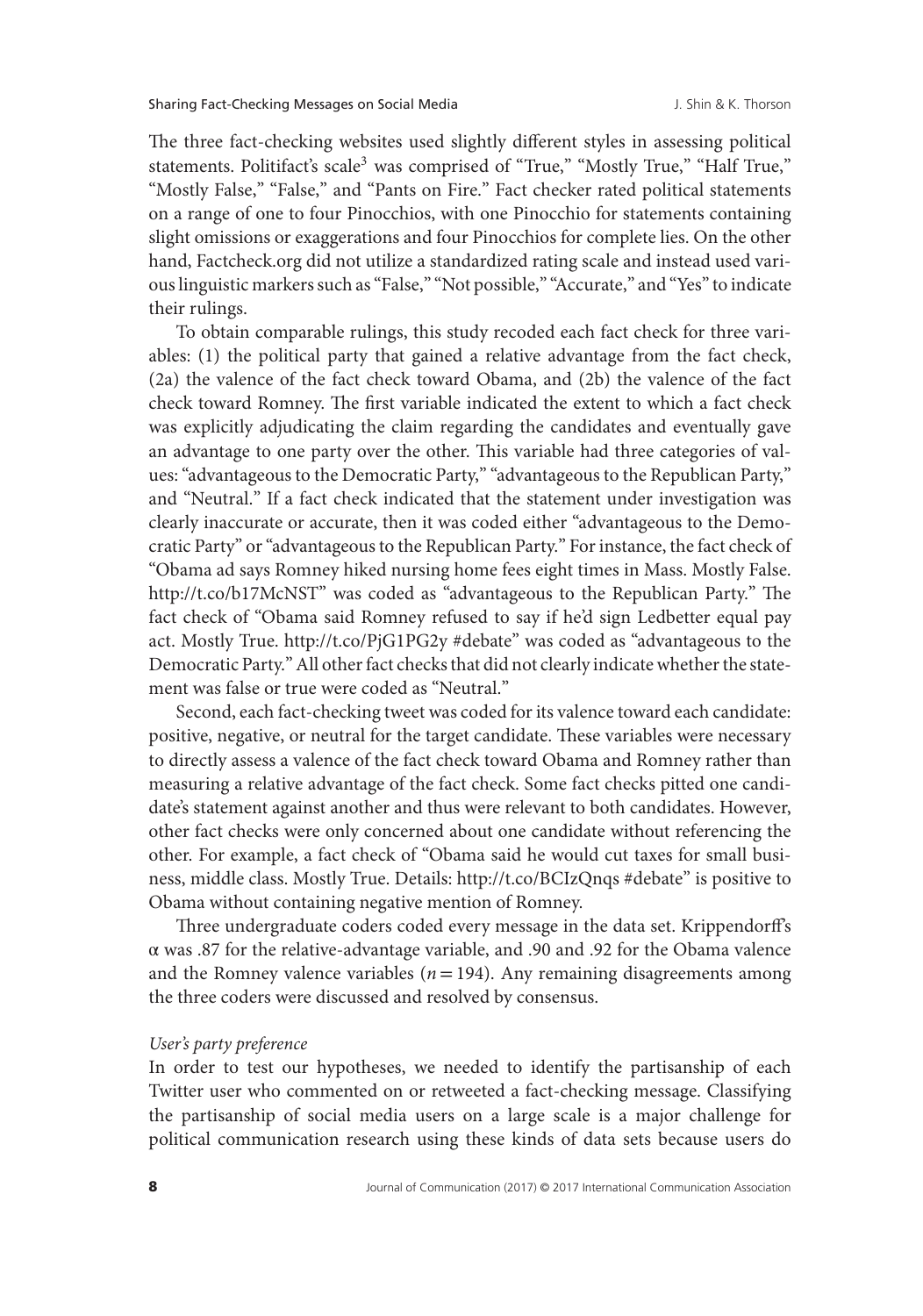not consistently self-identify as partisans. Our measure builds on the work of Vargo, Guo, McCombs, and Shaw (2014). We combined three computational approaches to develop an accurate measure of users'4 party identification, each of which relied on inferring partisanship by classifying the partisan sentiment of users' other tweets in the larger political dataset. To determine the sentiment of those tweets, we (a) used a preexisting sentiment analysis lexicon, (b) extracted relevant sentiment terms from the larger political dataset to extend the original lexicon, and (c) used information about the partisan nature of users' Twitter network.

Our starting point was to use SentiStrength, a sentiment analysis tool, which draws on a lexicon of 2,310 sentiment words for assigning positive or negative scores to detect the valence of a given text. Although this tool has been shown to produce near-human-level accuracy, it performs less well for political content or controversial topics where sarcasm or jokes are prevalent (Thelwall, 2013). Therefore, we supplemented this dictionary-based approach to identifying partisan sentiment in tweets by including partisan network measures: that is, whether a given tweet is a retweet of Twitter accounts that Democrats and Republicans tend to follow (Barbera et al., 2015; Vargo et al., 2014), and an additional dictionary of partisan keywords for Democrats and Republicans relevant to the 2012 election extracted from the current data set. We used these new dictionaries to classify the sentiment of Twitter users' previous tweets that mentioned either the Democratic or Republican Party. Users whose sentiments toward the Democrats were significantly more positive than toward Republicans were classified as Democrats, and vice versa. Users who did not have sufficient data (at least two previous tweets that mentioned Democrats and two tweets that mentioned Republicans), as well as those whose sentiments toward the two parties were not significantly different, were labeled as "nonpartisan users" as they lacked a strong party preference on Twitter<sup>5</sup> (see Appendix S1, Supporting Information for additional details about how we developed this method).

The accuracy of the final data (i.e., political preference of each Twitter user) was assessed with a random sample of 380 users (0.68%)—a sample size recommended by McIntire and Miller (2007)—drawn from the entire population of those who had commented on or retweeted a fact-checking message (*n*=55,869). Two undergraduate coders independently coded each user's party preference in the sample, informed by the user's entire tweets posted during the data collection period. The human-coded political preference (i.e., single value derived by consensus coding) agreed with the final model 92% of the time.

# *Replies expressing media bias*

To identify replies containing the user's concerns about media bias, this study developed a codebook based on previous studies measuring HMP (Gunther & Leibhart, 2006; Gunther & Schmitt, 2004). The coding procedure involved three undergraduate coders independently coding the same messages, a total of 1,591 replies for 194 fact checks. The coders categorized each reply as 1 if the user mentioned bias of the fact check (content) or the fact checker (journalist). If not, the reply was coded as 0.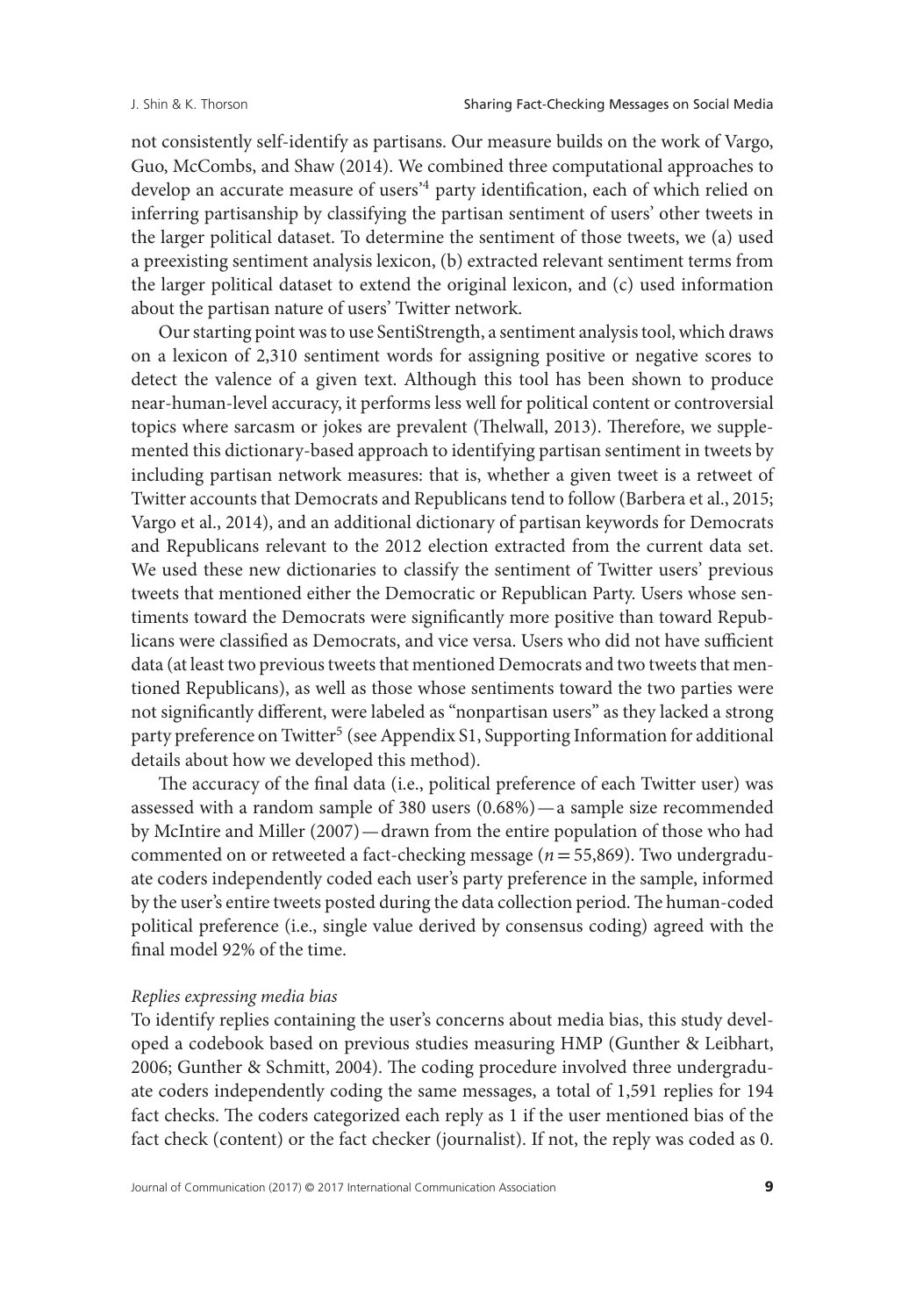The codebook specified that the reply should be coded as 1 when it complained about the fact checker's analysis of political statements, even if a reply did not use a specific term such as "bias." For example, a reply of "@politifact you are lying. Who fact checks politifact???" was also coded as 1. On the other hand, expressions of resentment or anger toward the target (e.g., Obama or Romney) as opposed to the fact checker were not considered "media bias." Intercoder reliability, measured by Krippendorff 's α coefficient, was .79.

## **Results**

#### **Preliminary analysis**

#### *Fact-checking tweets*

42.3% of the 194 fact-check  $(n=82)$  tweets posted by the three accounts in October 2012 contained rulings that were advantageous to the Democratic Party (i.e., either positive to Obama or negative to Romney), while 23.7% of them (*n*=46) were advantageous to the Republican Party (i.e., either positive to Romney or negative to Obama). The remaining  $34\%$  ( $n=66$ ) were neutral, as their statements contained either a contextualized analysis or a neutral anchor.

In addition to the relative advantage of the fact checks, the valence of the fact-checking tweet toward each candidate was also analyzed. Of the 194 fact checks, 34.5% (*n*=67) were positive toward Obama, 46.9% (*n*=91) were neutral toward Obama, and 18.6% ( $n = 36$ ) were negative toward Obama. On the other hand, 14.9% (*n*=29) of the 194 fact checks contained positive valence toward Romney, 53.6% (*n*=104) were neutral toward Romney, and 31.4% (*n*=61) were negative valence toward Romney.

# *Fact-checking users*

Among the users— that is, those who retweeted or replied to a fact-checking message in October 2012—we identified 73.79% (*n*=41,225) as Democrats, 9.79% (5,472) as Republicans, and 16.42% (9,172) as nonpartisan users. The number of Democrat users was 7.5 times larger than Republican users. These users are a mix of regular and elite users, which included the Obama campaign account (but not Romney's), media organizations (e.g., *Chicago Tribune*), journalists (e.g., Terry Moran), celebrities (e.g., Pitbull), and political pundits (e.g., Ana Marie Cox).

When these fact-check users ( $n=55,869$ ) are compared with all the other Twitter users in the political dataset who have retweeted or made a comment at least once during October 2012 ( $n = 6,487,356$ ), we found the following characteristics. The fact-check users followed more accounts (*Mdn*=216), started using Twitter much earlier (median tenure=139 weeks), and posted more tweets during October (*Mdn* = 28) than other political users (median number of followees = 182, median tenure  $=76$  weeks, median number of tweets in October  $=4$ ). Yet, fact-check users did not have more followers (*Mdn*=116) than other users (*Mdn*=128). In sum, fact-check users tend to be more active and engaged in Twitter than other political users.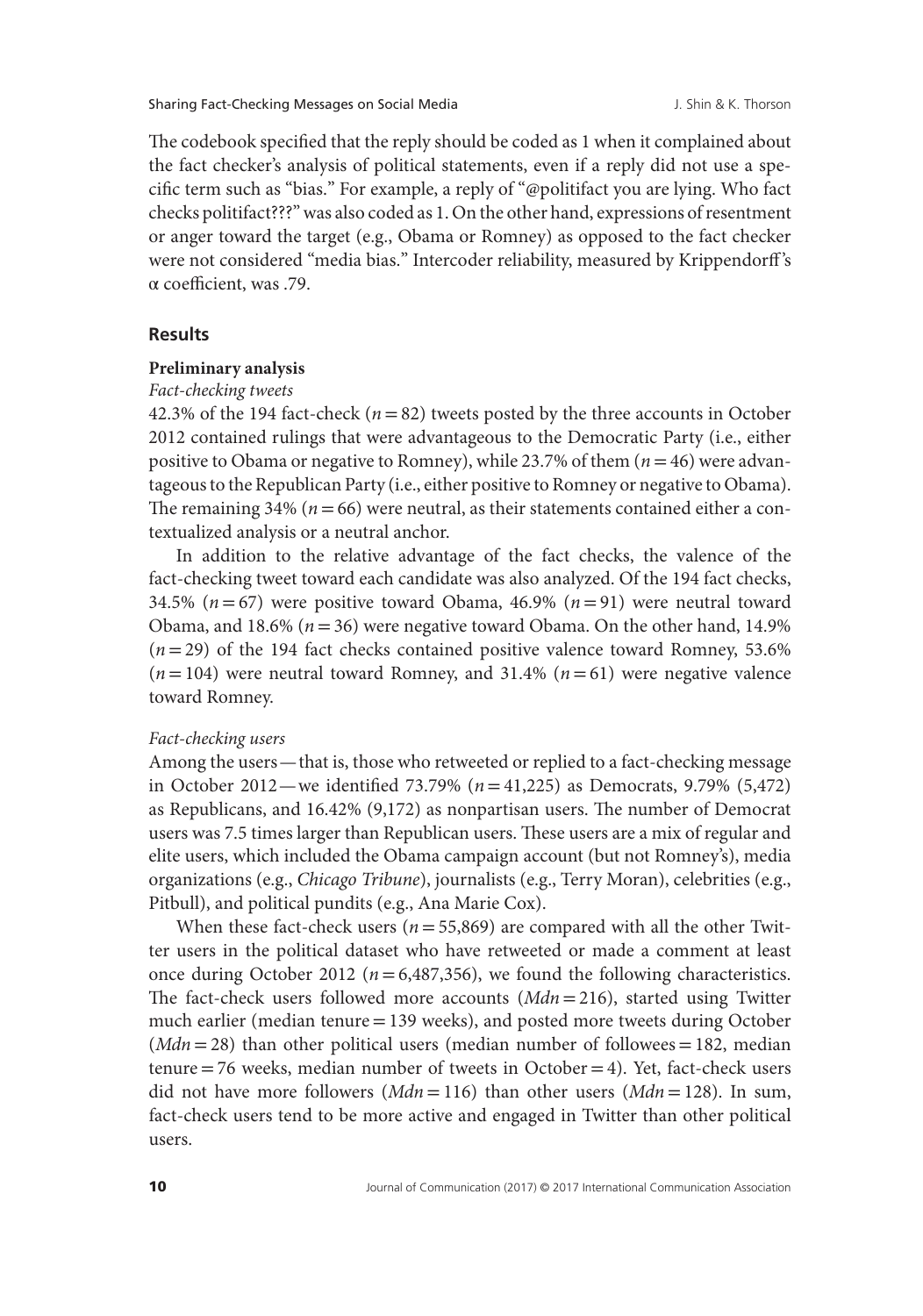| Retweeters of Obama Favorable and Romney Favorable Fact-Checking Messages          |           |  |                          |          |  |
|------------------------------------------------------------------------------------|-----------|--|--------------------------|----------|--|
|                                                                                    | Democrats |  | Republicans Nonpartisans | $\chi^2$ |  |
| Fact checks advantageous to 32,701 (83.06%) 591 (1.50%) 6,076 (15.43%) 22,402.0*** |           |  |                          |          |  |

Fact checks advantageous to 2,501 (32.13%) 3,602 (46.27%) 1,682 (21.61%) 360.27\*\*\*

**Table 1** Results of Chi-Square Tests and Distributions of Three Political Groups Among Retweeters of Obama Favorable and Romney Favorable Fact-Checking M

*Note:* Numbers in parentheses indicate row percentages. \*\*\**p<*.001.

# **Hypothesis testing**

the Democratic Party

the Republican Party

*Retweeting as an intergroup phenomenon*

H1 stated that fact checks advantageous to the ingroup are more likely to be retweeted by ingroup members than outgroup members. To test this hypothesis, we first identified unique retweeters within each of three fact checks categories in terms of relative advantage. For instance, even if a Democrat retweeted multiple fact checks that were advantageous to the Democratic Party, we counted this person as one Democrat. This approach makes our analysis conservative. Our data show that fact checks advantageous to the Democratic Party were retweeted mainly by Democrats (83.06%, *n*=32,701), followed by nonpartisans (15.43%, *n*=6,076), and Republicans  $(1.50\%, n = 591)$ . In contrast, fact checks advantageous to the Republican Party were retweeted the most by Republicans (46.27%,  $n = 3,602$ ), followed by Democrats (32.13%, *n*=2,501), and nonpartisans (21.61%, 1,682). The neutral fact checks were retweeted by 74.04% Democrats (*n*=3,399), 9.89% Republicans (*n*=454), and 16.07% nonpartisans (*n*=738).

Using the distribution of Democrats, Republicans, and nonpartisan users for each type of fact check, we ran a series of  $\chi^2$  tests. For the fact checks that were advantageous to the Democratic Party, the analysis revealed that the three political groups of retweeters were not equally distributed, indicating the effect of partisanship on selective sharing,  $\chi^2$  (2, *N* = 39,368) = 22,402, *p* < .01. Post hoc comparisons further confirmed that the proportion of Democrats was significantly higher than that of Republicans,  $\chi^2$  (1, *N* = 33,292) = 19,249, *p* < .01. Similarly, the fact checks advantageous to the Republican Party also showed a significant effect of partisan group,  $\chi^2$  (2,  $N = 7,785$  = 360.27,  $p < 0.01$ , with the proportion of Republicans significantly higher than that of Democrats,  $\chi^2$  (1, *N* = 6,103) = 91.80, *p* < .01 (Table 1).<sup>6</sup>

# *Group differences in retweeting*

To examine whether discrediting the outgroup member is more important than cheering their ingroup member for Republicans than for Democrats (R1), the study compared the strength of outgroup negativity relative to ingroup positivity on attracting retweets from Democrats and Republicans. The regression results (Table 2) revealed that fact checks containing *positive* valence toward the ingroup leader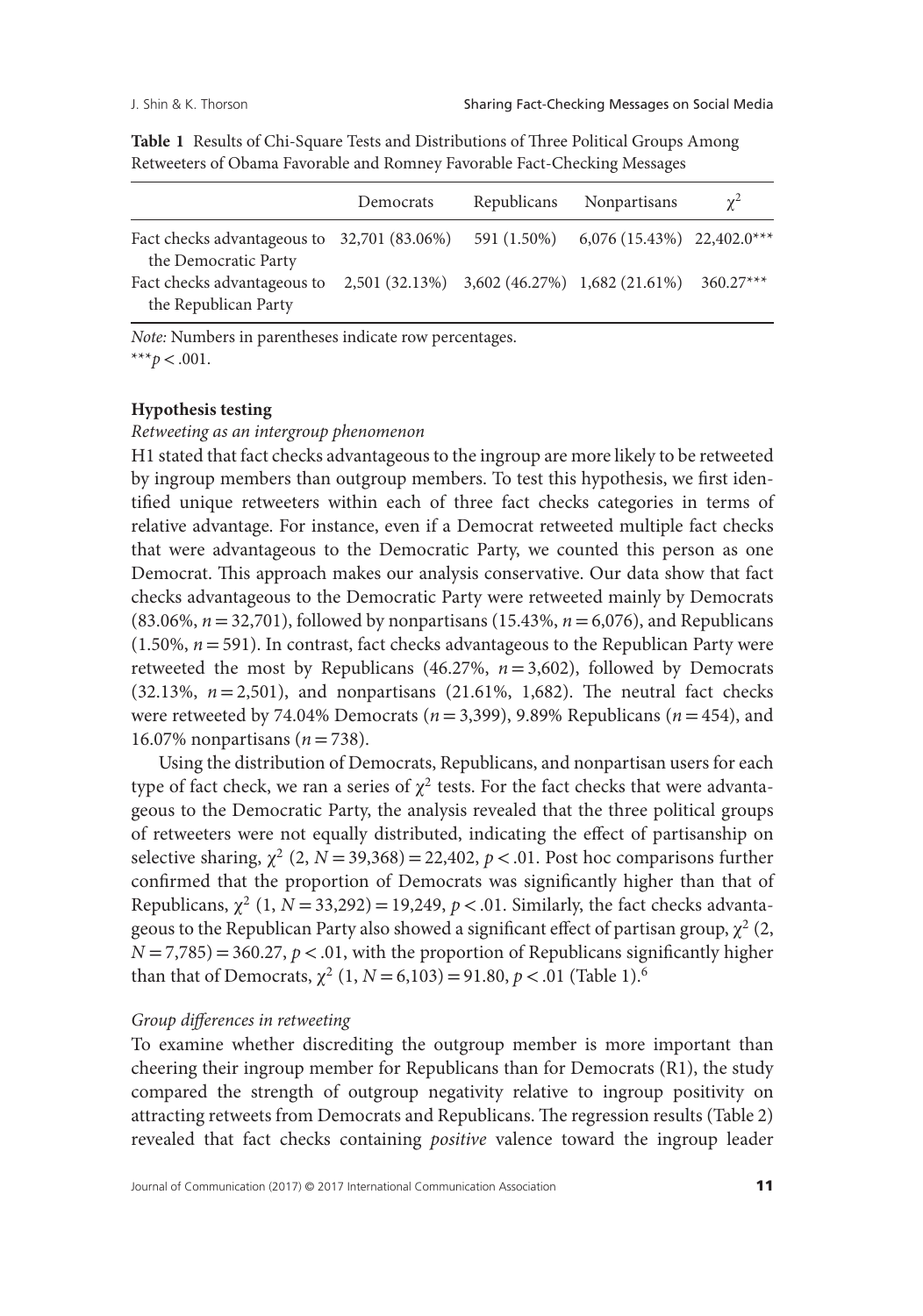Sharing Fact-Checking Messages on Social Media J. Shin & K. Thorson

|                                    | Proportion of Democrats<br>$B(SE)$ Sig. | Proportion of Republicans<br>$B(SE)$ Sig. |
|------------------------------------|-----------------------------------------|-------------------------------------------|
| Ingroup positivity (ref. neutral)  | $14.17(2.49)$ ***                       | $12.96(2.45)$ ***                         |
| Ingroup negativity (ref. neutral)  | $-30.57(2.67)$ ***                      | $-3.43(2.32)$                             |
| Outgroup positivity (ref. neutral) | $-13.75(2.61)$ ***                      | $-6.68(2.21)$ **                          |
| Outgroup negativity (ref. neutral) | 2.87(2.61)                              | 28.89 (2.37)***                           |
| A url (ref. none)                  | 0.06(4.67)                              | 2.45(4.15)                                |
| A hashtag (ref. none)              | $-0.56(2.13)$                           | 0.63(1.90)                                |
| A mention (ref. none)              | $-4.07(5.74)$                           | $-3.16(5.10)$                             |
| A live-tweet (ref. none)           | 1.25(2.22)                              | $-1.26(1.98)$                             |
| Number of retweets                 | $2.86(0.99)$ **                         | $-0.77(0.89)$                             |
| Factcheck.org (ref. politifact)    | 4.11(2.15)                              | $-2.15(1.91)$                             |
| Fact-checker (ref. politifact)     | 33.08 (7.75)***                         | $-7.25(6.90)$                             |
| <b>Observations</b>                | $N = 174$                               | $N = 174$                                 |
| Adjusted $R^2$                     | 0.78                                    | 0.73                                      |

**Table 2** Regression Models Investigating Whether Valence Toward a Certain Candidate Predicts Partisanship of Retweeters of Each Fact-Check

*Note:* All variables are dummy coded except for the number of retweets, which was log-transformed in the model. This analysis excluded fact-checking messages retweeted by less than 10 unique retweeters.

\*\* $p < .01$ , \*\*\*  $p < .001$ .

was a statistically significant predictor for both Democrat ( $B = 14.17$ ,  $p < .01$ ) and Republican retweeters (*B*=12.96, *p<*.01). However, the effect of *outgroup negativity* was only significant for predicting Republican retweeters (*B*=28.89, *p<*.01), not Democrat retweeters  $(B = 2.87, p > .5)$ .

As a robustness check, we also examined the relative importance of two variables—negative valence toward the outgroup leader and positive valence toward the ingroup leader—in explaining variance within each model. To accomplish this goal, we used a measure proposed by Silber, Rosenbaum, and Ross (1995) to estimate the relative contributions of two variables. The results confirmed the stronger effect of outgroup negativity than ingroup positivity for Republicans. More precisely, the study found that negative valence toward the outgroup leader (Obama) explained more variation ( $\omega$  = 2.40, 95% CI [1.53 – 3.77]) in predicting the proportion of Republican retweeters than positive valence toward the ingroup leader (Romney). On the contrary, negative valence toward the outgroup leader (Romney) contributed less ( $\omega$  = 0.34, 95% confidence interval [CI] [0.12 – 0.98]) to predicting the proportion of Democrat retweeters for fact checks than positive valence toward the ingroup leader (Obama).

#### *Hostile comments as an intergroup phenomenon*

The fact checks had a relatively small number of replies (*n*=1,591)—just a fraction (1.73%) of the total number of retweets (*n*=91,987). Of these 1,591 replies, 32.4%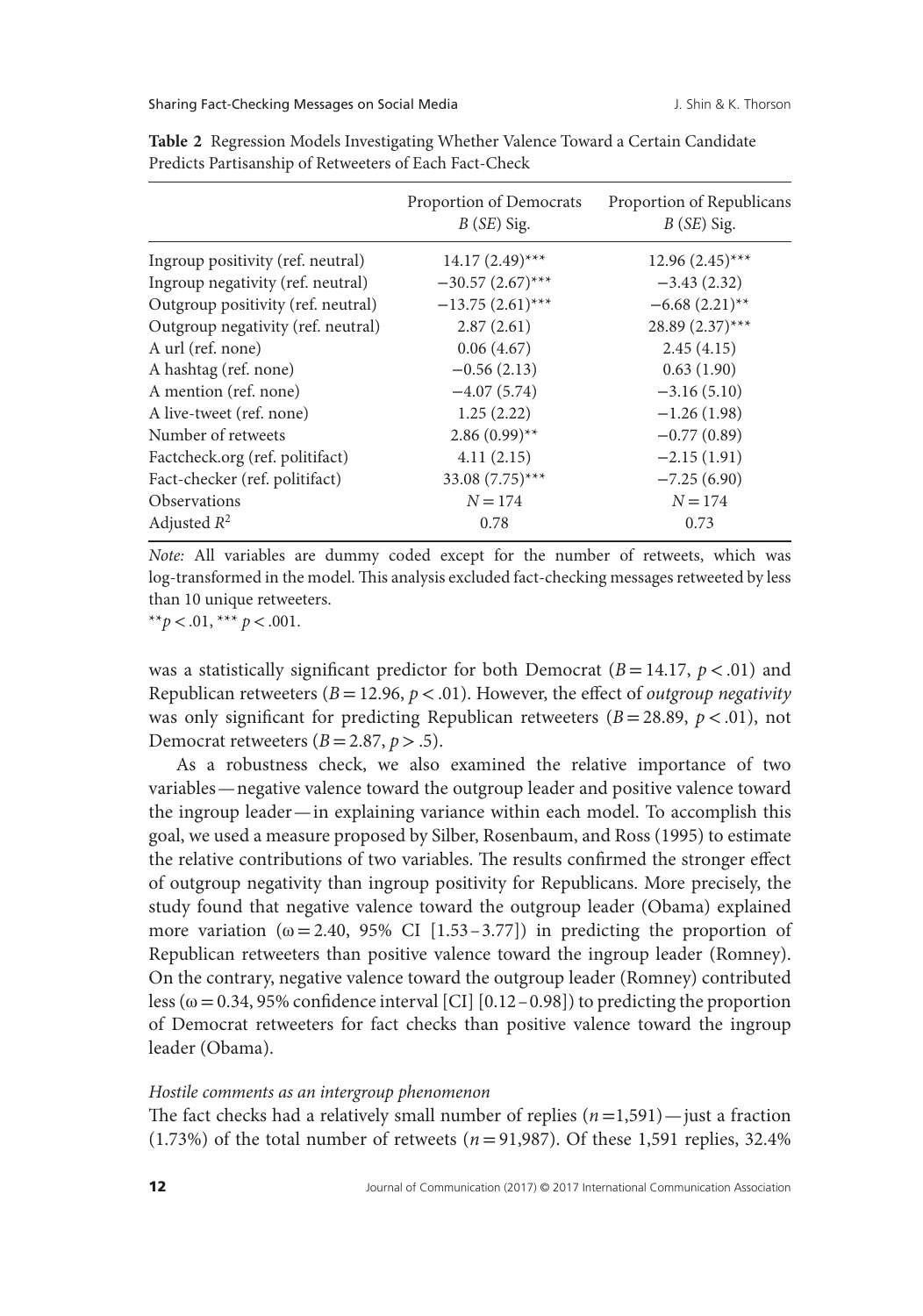|                                                     | Democrats   | Republicans  | <b>Nonpartisans</b> | $\chi^2$    |
|-----------------------------------------------------|-------------|--------------|---------------------|-------------|
| Fact checks advantageous to<br>the Democratic Party | 31 (10.99%) | 237 (84.04%) | 14 (4.96%)          | $152.79***$ |
| Fact checks advantageous to<br>the Republican Party | 99 (81.15%) | $7(5.74\%)$  | $16(13.11\%)$       | $59.07***$  |

**Table 3** Results of Chi-Square Tests and Distributions of Three Political Groups Among Hostile Commenters of Obama Favorable and Romney Favorable Fact-Checking Messages

*Note:* Numbers in parentheses indicate row percentages. \*\*\**p<*.001.

 $(n=515)$  contained concerns about the bias of the fact check or the fact checker. These include replies directly using the words "bias" or "unfair" in their comment such as "@politifact Horrible, biased interpretation. No proof Obama said he would 'create daylight.' Your interpretation is NOT a FACT check." Additionally, these include remarks that complained about the ruling of the fact check and suggest their own evidence such as ["http://t.co/MVhnM7Q1](http://t.co/MVhnM7Q1) If I may bring this up. Thanks for reading and educating yourself. @politifact."

We identified unique hostile media commenters within each category of fact checks in terms of relative advantage (see Tables 3 and 4 for more information). H2 and H3 were concerned with the extent to which fact checks received comments expressing concern about media bias. A series of  $\chi^2$  tests were performed to determine whether the hostile responses from Republicans, Democrats, and nonpartisans were significantly different. H2 predicted that neutral fact checks would be more likely to receive comments containing accusations of media bias from both Republicans and Democrats than nonpartisans. Of those who replied to neutral fact checks mentioning bias, 49.38% were Democrat (*n*=40), 41.98% were Republicans (*n*=34), and 8.64% were nonpartisan users  $(n=7)$ . A chi-square test showed that hostile commenters were not equally distributed among the three political groups,  $\chi^2$  (2,  $N = 81$  = 15.09,  $p < .001$ . Post hoc comparisons revealed that both the proportions of Democrats and Republicans were significantly higher than that of nonpartisan users, yielding  $\chi^2$  (1, *N* = 47) = 12.34, *p* < .01 and  $\chi^2$  (1, *N* = 41) = 9.61, *p* < .05. Yet, the proportions of Democrats and Republicans were not significantly different,  $\chi^2$  (1, *N* =74)=0.08, *p>*.05.

H3 stated that fact-checking messages that are relatively advantageous to one political party are more likely to receive hostile comments from the outgroup members than the ingroup members and nonpartisans. For the Democratic Party favorable fact checks, the proportions of hostile commenters among three groups were significantly different,  $\chi^2$  (2, *N* = 282) = 52.79, *p* < .001. The post hoc analyses showed that the proportion of Republicans was significantly higher than that of Democrats and nonpartisans for the fact checks that were advantageous to the Democratic Party,  $\chi^2$  $(1, N = 268) = 81.10, p < .01$  and  $X^2$   $(1, N = 251) = 111.97, p < .01$ . Similarly, for the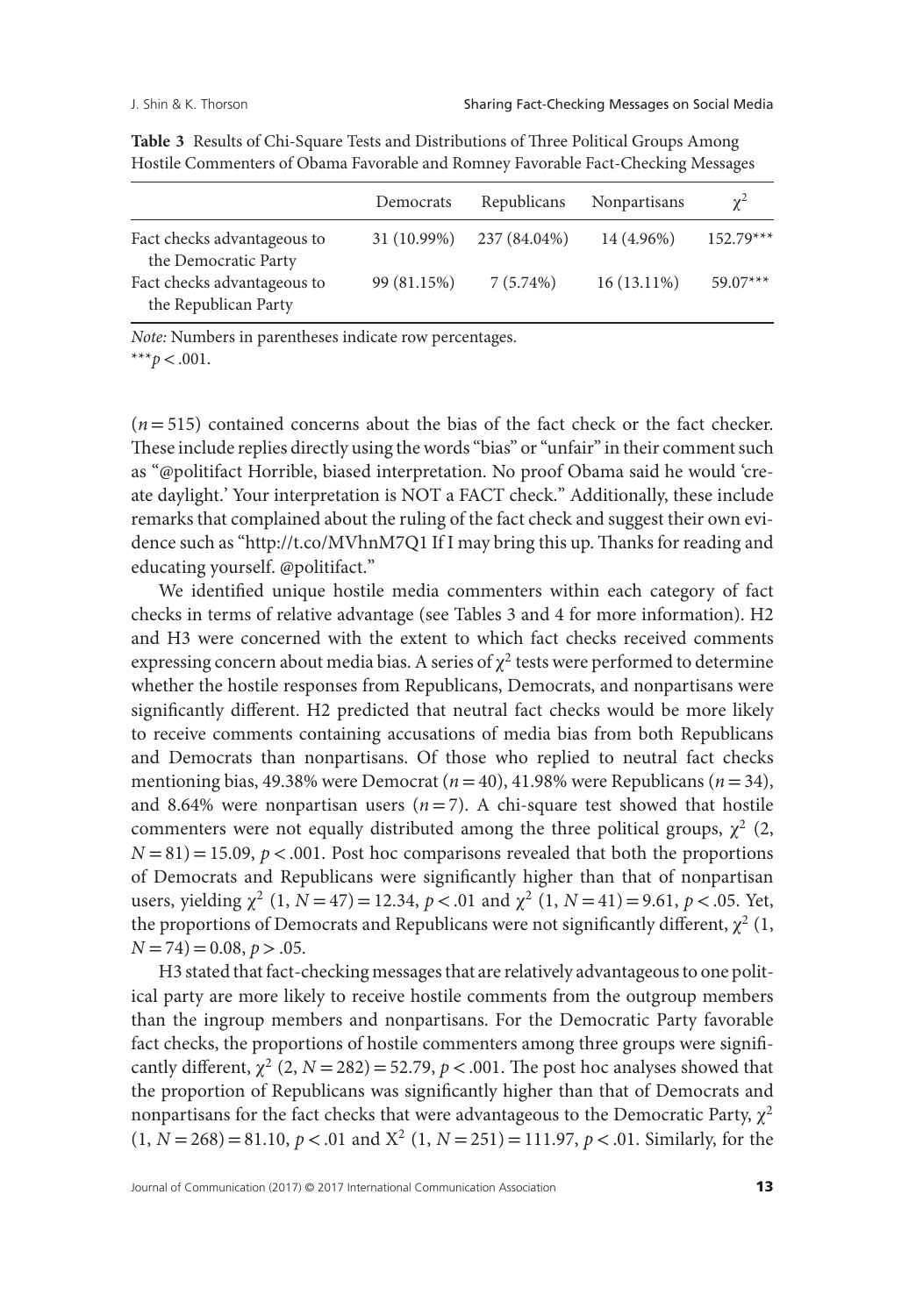|                                              |                                | Hostile Commenters of Neutral Fact<br><b>Checks Versus Retweeters</b> |                               |  |  |
|----------------------------------------------|--------------------------------|-----------------------------------------------------------------------|-------------------------------|--|--|
|                                              | Democrats                      | Republicans                                                           | Nonpartisans                  |  |  |
| Hostile commenters<br>Retweeters (base line) | 40 (49.38%)<br>34,339 (74.42%) | 34 (41.98%)<br>4,145 (8.98%)                                          | $7(8.64\%)$<br>7,656 (16.59%) |  |  |

**Table 4** Distributions of Three Political Groups Among Hostile Commenters of Neutral Fact-Checking Messages in Comparison to Retweeters

*Note:* Numbers in parentheses indicate row percentages.

Republican Party favorable fact checks, the distribution of the three groups of hostile commenters was again significantly different,  $\chi^2$  (2,  $N = 122$ ) = 59.07,  $p < .001$ . Post hoc tests revealed that the proportion of Democrats were significantly higher than that of Republicans and nonpartisans,  $\chi^2$  (1, *N* = 106) = 43.54, *p* < .01 and  $\chi^2$  (1,  $N = 115$ ) = 28.59,  $p < .01$ .

# *Group differences in hostile comments*

RQ2 examined whether hostile media comment toward fact checkers was stronger among Republicans than Democrats. The post hoc tests of H2 already indicated that there was no significant difference between the proportions of Democrats (49.38%) and Republicans (41.98%) in terms of posting hostile comments to neutral fact checks. In other words, these neutral fact-checking messages were accused of "being partial" by the approximately same number of Democrats and Republicans.

Yet, this analysis assumed the equal distribution of the three groups (33% Democrat, 33% Republican, and 33% nonpartisan) and examined whether hostile commenters deviated from such distribution. A more realistic comparison should be based off the distribution of retweeters, which was disproportionally dominated by Democrats. As such, when we examined the observed distribution of corrective commenters against the distribution of retweeters of the 194 fact checks, the results painted a different picture. The tests revealed that the proportion of Republican hostile commenters was significantly higher than that of Democrats and nonpartisans,  $\chi^2$  (1,  $N = 74$ ) = 90.96  $p < .01$  and  $\chi^2$  (1,  $N = 41$ ) = 38.82,  $p < .01$ . This means that the extent to which Republicans perceived neutral fact checks as hostile (41.98%) considering their retweeting participation (8.98%) is greater than the extent to which Democrats engaged in HMP (49.38%) given their retweeting participation (74.42%). Results are presented in Table 4. We also found fewer overlaps between fact check retweeters and hostile commenters among Republicans (15.6% of Republican hostile commenters also retweeted fact checkers) than Democrats (47.3% of Democratic hostile commenters also retweeted fact checkers).

Additionally, to examine the extent to which power users (e.g., political pundits, journalists) influenced the results, we ran supplementary analyses excluding the top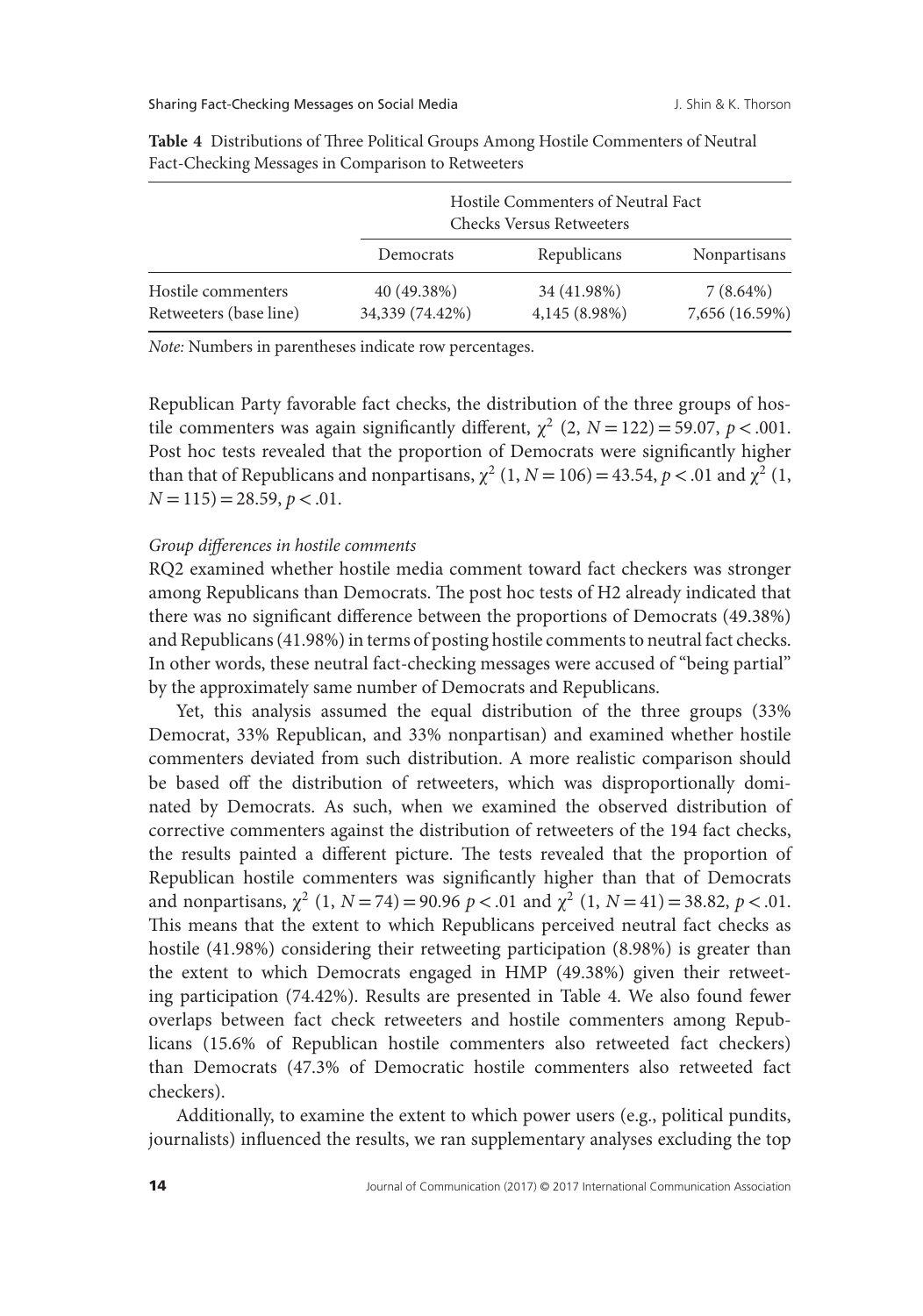1% users based on the number of followers (*n*=1,170). We found that the results were not substantially different from the main analysis.

### **Discussion**

This study examined two types of reactions among social media users to political fact-checking messages. Unlike previous studies focused on the effects of consuming fact checks on political knowledge (Fridkin et al., 2015; Nyhan & Reifler, 2015; Wood & Porter, 2016), the current study emphasized fact-check consumers' voluntary sharing and commenting behavior in a public forum. This is an important task, because while only a small number of Internet users regularly visit fact-checking sites, those who publicly share fact-checking messages can influence others by increasing visibility of these messages, as well as affecting interpretations of the original fact checks (Cappella, Kim, & Albarracín, 2015).

We drew on SIT as a route to theorize the role of partisanship in selective sharing and the expression of bias perceptions. Based on this framework, we found that the fact-checking messages served as a tool for partisans to celebrate their own group and denigrate the opposing group. Fact checks that were advantageous to a candidate from the ingroup party were shared significantly more by the ingroup members than the outgroup members, a process of partisan selective sharing. This finding has implications for the extant literature on political polarization in the contemporary media environment. Studies of selective exposure and political polarization have mainly focused on partisan media outlets such as Fox or MSNBC, rather than mainstream media outlets that emphasize balance and fairness (Iyengar & Hahn, 2009; Levendusky, 2013; Sunstein, 2001). Our study of selective sharing on social media adds another dimension, showing that partisans cherry-pick favorable media content from relatively balanced media outlets when they are deciding what content to make visible to their personal social networks. In this scenario, media consumers themselves play the role of partisan sources in social media by selectively feeding information to their followers.

Further analysis of the users in our data revealed that these individuals (both retweeters and repliers of fact checks) are also more active and engaged than other users who tweeted about politics during the 2012 election cycle. This finding suggests that the visibility of fact-checking messages may heavily depend on a small number of active users. These users can control the flow of fact-checking information by reassessing the initial editorial decisions and filtering what is newsworthy for their followers (Singer, 2014). In our dataset, the original fact checkers' messages potentially reached an audience 354 times larger because of retweeting and commenting. Users who commented on or shared these fact-checking messages had a total of 78,726,217 followers, whereas the three fact checkers had 222,513 followers. This means that many of those who do not directly follow fact checkers may consume one-sided fact-checking information selectively disseminated by their Twitter contacts.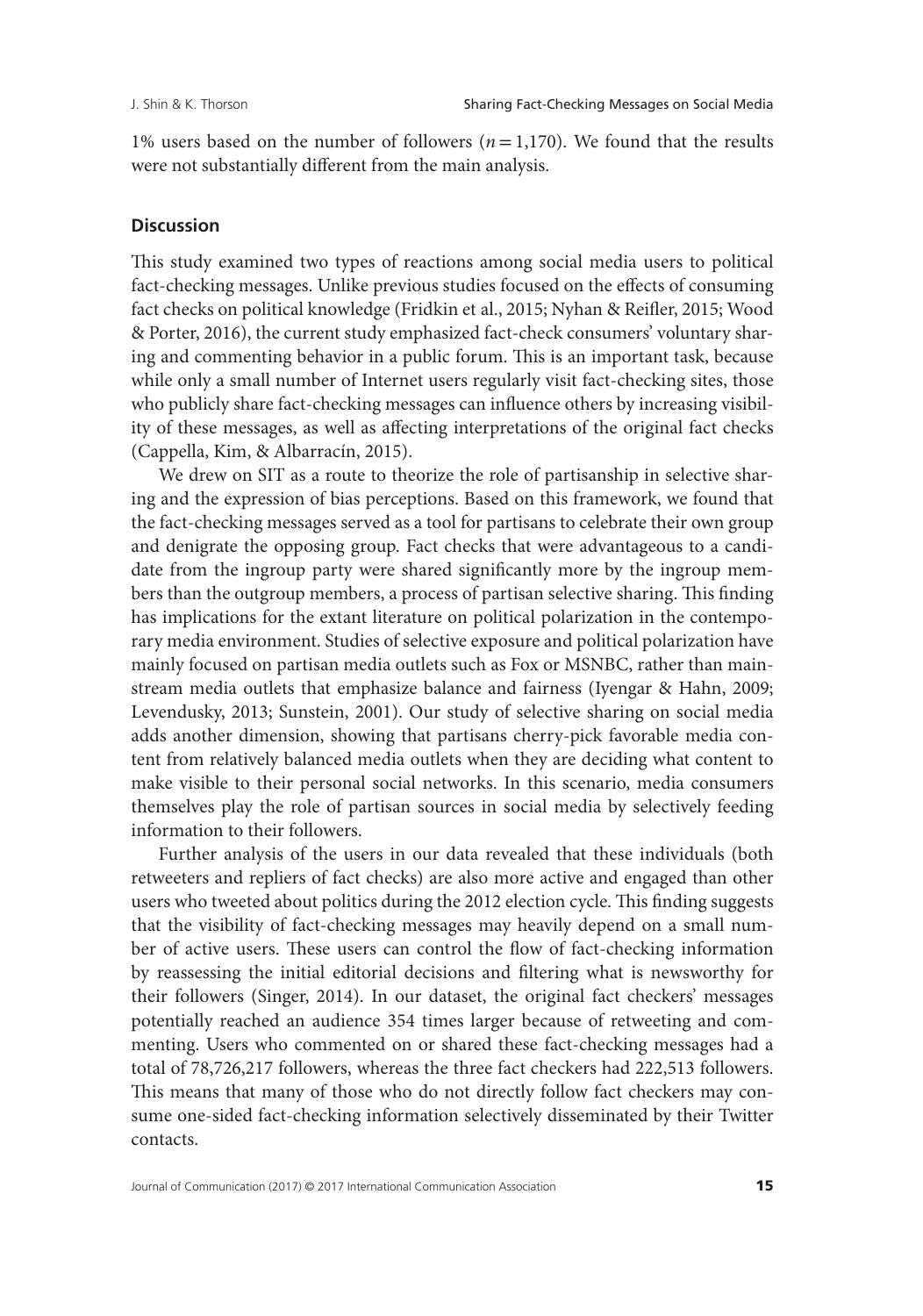Our findings also highlight fascinating asymmetries between Democrats and Republicans in their use of fact-checking messages. Overall, there were many more Democrats than Republicans in our fact check user dataset, which suggests that more Democrats than Republicans follow fact check organizations on Twitter. Further, we found that Democrats and Republicans differed in the extent to which they shared fact checks that were negative toward the outgroup party. Fact checks that were negative toward Obama were more likely to attract Republican retweeters, whereas fact checks negative toward Romney did not attract Democrat retweeters. In addition, there was a relatively larger effect of outgroup negativity than ingroup positivity for Republicans, but not for Democrats.

Although we drew on SIT to predict selective sharing behavior, we believe the implications of our findings go beyond confirming predictions of SIT. A growing body of literature in communication has theorized connections between patterns of media behavior grounded in social identity and long-term, society-level effects on political polarization, political knowledge, and misperceptions (e.g., Feldman et al., 2014; Garrett et al., 2016; Slater, 2007). Slater's (2007) reinforcing spirals model proposed that media behavior consistent with a particular social identity is involved in a mutually reinforcing relationship with that identity: Identity-relevant media use increases identity salience and identity salience motivates further use of identity-relevant media, producing a spiral of effects. Through this process of reinforcing spirals, the media behavior of particular individuals is translated into broad influence over the culture of social groups. Slater points out that reinforcing spirals are particularly likely among social groups that are more closed or suspicious of influences outside their social group, such as from the mainstream media.

Our data do not allow us to test a longitudinal chain of influence, but we suspect that selective sharing, affective polarization, and conservative perceptions of media bias are related to each other in just such a reinforcing spiral. Selective sharing of fact-check messages is motivated by social identity, which itself has been shaped by exposure to media messages that emphasize polarization between parties, and negativity (Iyengar et al., 2012). In the case of conservatives, social identity has been shaped by immersion in an ideological media environment that promotes a "culture of mistrust toward other viewpoints" (Feldman et al., 2014). That the Republicans in our data engaged in greater negativity in their retweets and responses to fact checkers is evidence both of this longstanding culture of mistrust and the social psychological processes that we believe contribute to the development—and reinforcement—of this culture over time.

Consistent with the SIT framework and previous research on HMP, we observed that expressing hostility toward the fact checkers was also a function of the Twitter user's partisanship. Neutral fact-checking messages received hostile comments both from Democrats and Republicans more than nonpartisans. In addition, fact checks that were advantageous to one party received significantly more hostile comments from the outgroup members than ingroup members. These findings suggest that bias perceptions are in the eye of the beholder. For example, in response to fact-checking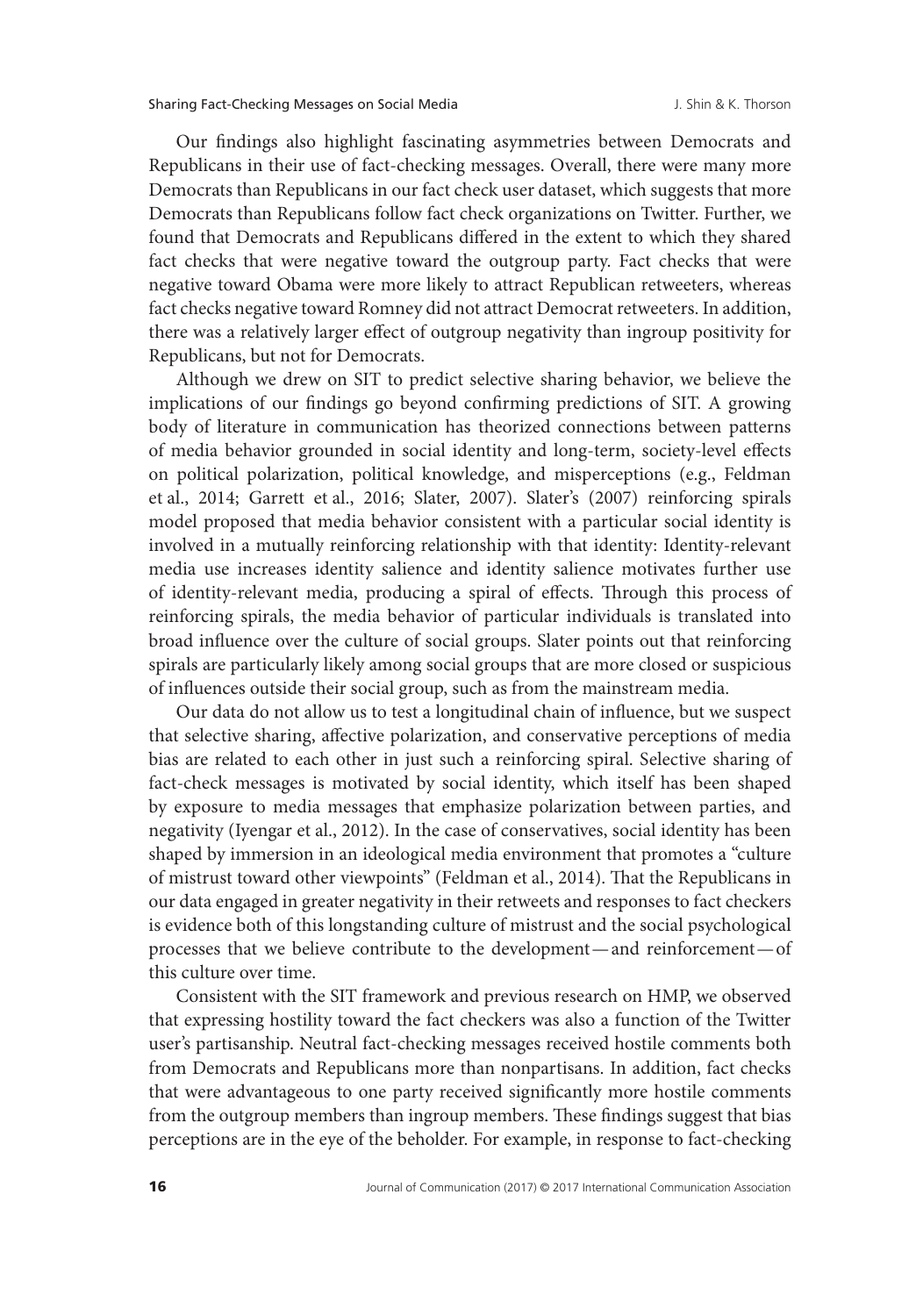messages rendering a "half true," "mixed," or "complicated" ruling to Obama or Romney, both Democrats and Republicans posted similar hostile comments, such as "@politifact No, Your fact check as a fact is a lie. Obama is correct, period! Rachel Maddow is right about your organization!" (from a Democrat user) and "@politifact your choices of who and what to fact check clearly demonstrate your left winged bias" (from a Republican user). Such a mirroring pattern was aptly recognized by one nonpartisan user who commented, "This is why no one likes you."

We also observed some evidence that Republicans expressed concerns about media bias in fact checks more than Democrats did. Although there was no significant difference in the number of hostile commenters between the two groups, considering a disproportionately large number of Democratic retweeters in the current dataset, the level of engagement of Republicans in posting hostile comments reflects their greater resentment toward the fact checkers. This finding is consistent with previous studies (Hartmann & Tanis, 2013; Huge & Glynn, 2010), which observed a stronger hostile media effect for those whose group had a relatively lower standing, as well the "culture of mistrust" of media among conservatives.

These findings have critical implications for fact-checking practitioners. Readers' comments about media content—especially negative opinions—can influence other viewers' evaluation of a news story (Thorson, Vraga, & Ekdale, 2010; Lee & Jang, 2010). Therefore, users' comments depicting fact checkers as biased sources may not only hinder the fact-checking organization's ability to effectively challenge misinformation by damaging their reputation, but also can lead to avoidance of reading messages produced by that source. Writ large—and as fact-checking expands as a media practice—hostile responses to fact-check messages may further contribute to public perceptions of media bias through the very mechanisms we identify in this paper (we thank an anonymous reviewer for this suggestion).

Our study has a number of limitations. First, we only focused on the manifest behaviors of social media users such as retweeting and commenting, rather than their exposure to fact checks. We recommend that future research examine a potential discrepancy between selective exposure and selective sharing of fact checks. Second, we focused on partisans' responses to fact-checking messages as opposed to those of nonpartisans. Although a majority of fact-checking users in the current dataset (83.58%) were identified as either Democrats or Republicans, examining how nonpartisans consume fact-checking messages would provide useful insights for practitioners.Third, this study categorized a number of different rulings (e.g., False and Pants on Fire) into the same category. Future research differentiating linguistic markers would help us better understand the effects of message framing on partisanship activation. In addition, we acknowledge that users may have retweeted fact checks without actually reading the full content, and our dataset may contain automated bots set up by political or commercial entities.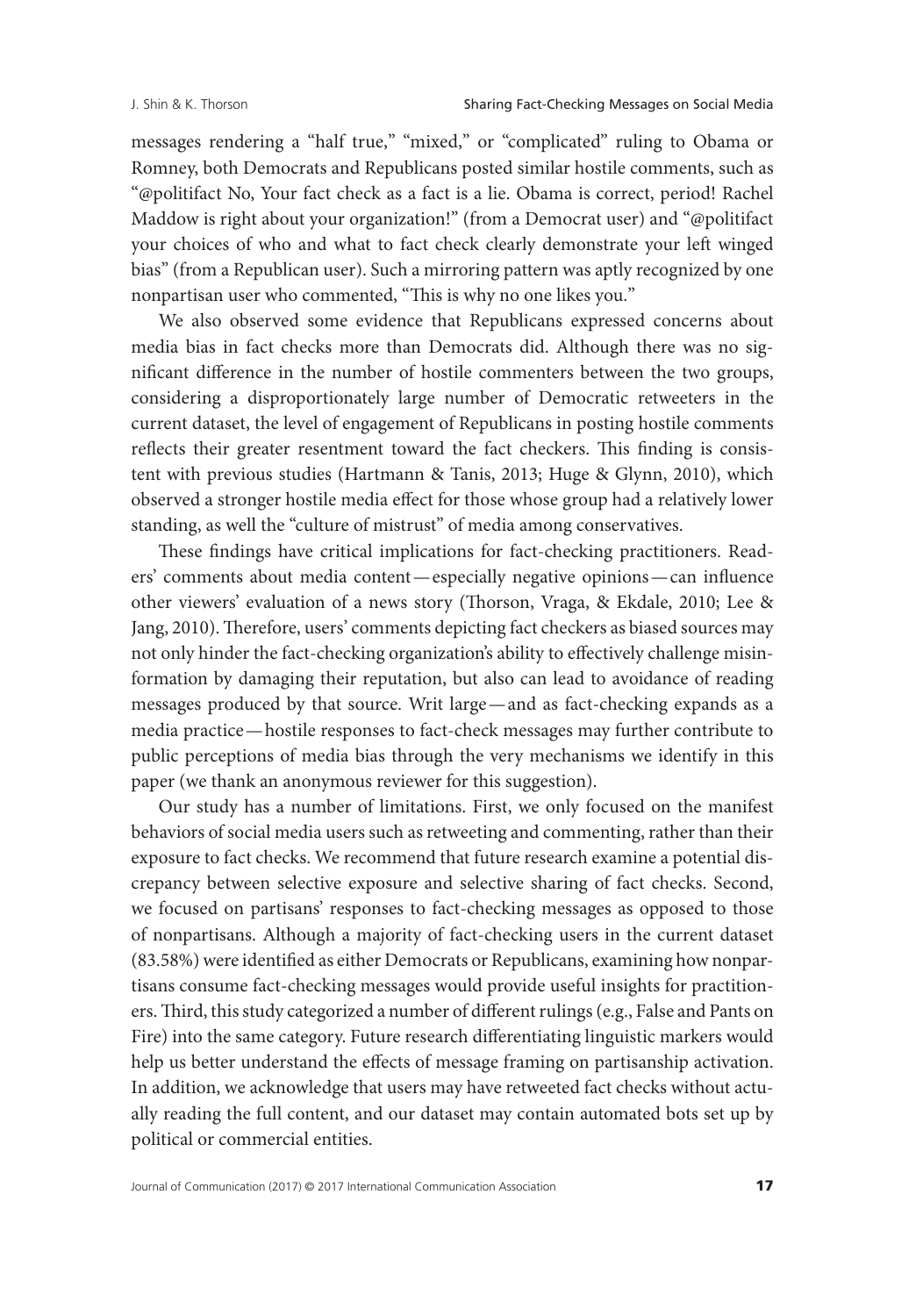# **Conclusion**

Previous research has generally evaluated the effects of fact-checking on recipients' political knowledge through experiments and concluded that exposure to fact-checking is effective regardless of the recipient's prior partisan belief. Our study demonstrates that real-world exposure to fact checks may not be as random as in the experimental setting. We found that partisan fact-check users shared fact-checking messages selectively on Twitter such that they retweeted only messages that were favorable to a candidate from their own political party and filtered fact checks that supported the opposing party. This partisan selective sharing—undertaken by a small but highly active partisan group of Twitter users—served to bias the visibility of fact-check messages to a much wider audience.

Partisan selective sharing is a process whereby partisan groups reassess the initial editorial decisions of the media and define the organization's content for their followers. We propose that partisan selective sharing is a phenomenon that is ripe for further study within political communication and journalism studies, particularly as social media platforms grow in importance as sites for exposure to news and political information. The phenomenon of partisan selective sharing may serve to further polarize audiences as well as undercut trust in the process of fact-checking.

We observed that while Democrats make up the majority of fact-check sharers, Republicans exhibit stronger hostility toward fact checkers. Such asymmetry between partisan groups in their media behavior and perception raises concerns over a reinforcing spiral: A partisan individual's group identity affects his or her use of identity-relevant media and such media use increases identity salience for themselves and their social contacts. As such, partisan selective sharing proposes a fruitful approach to examine political polarization in social networking sites by emphasizing relationships among media, active partisan users, and broader audiences.

# **Acknowledgments**

We are grateful to Lian Jian, Margaret McLaughlin, and François Bar for their thoughtful and helpful comments. We also thank the editor and three anonymous reviewers for their constructive feedback and support during the review process. This project was supported by the Annenberg School for Communication & Journalism, University of Southern California.

# **Notes**

- 1 The list of keywords can be provided upon request.
- 2 This method excludes retweets or promotional messages (e.g., A tweet from Politifact: "If you hear something during the debate that you'd like us to fact-check, tweet it with #PolitiFactThis").
- 3 They also use "Promise Kept," "Compromise," "Promise Broken," "No Flip," "Half Flip," and "Full flop."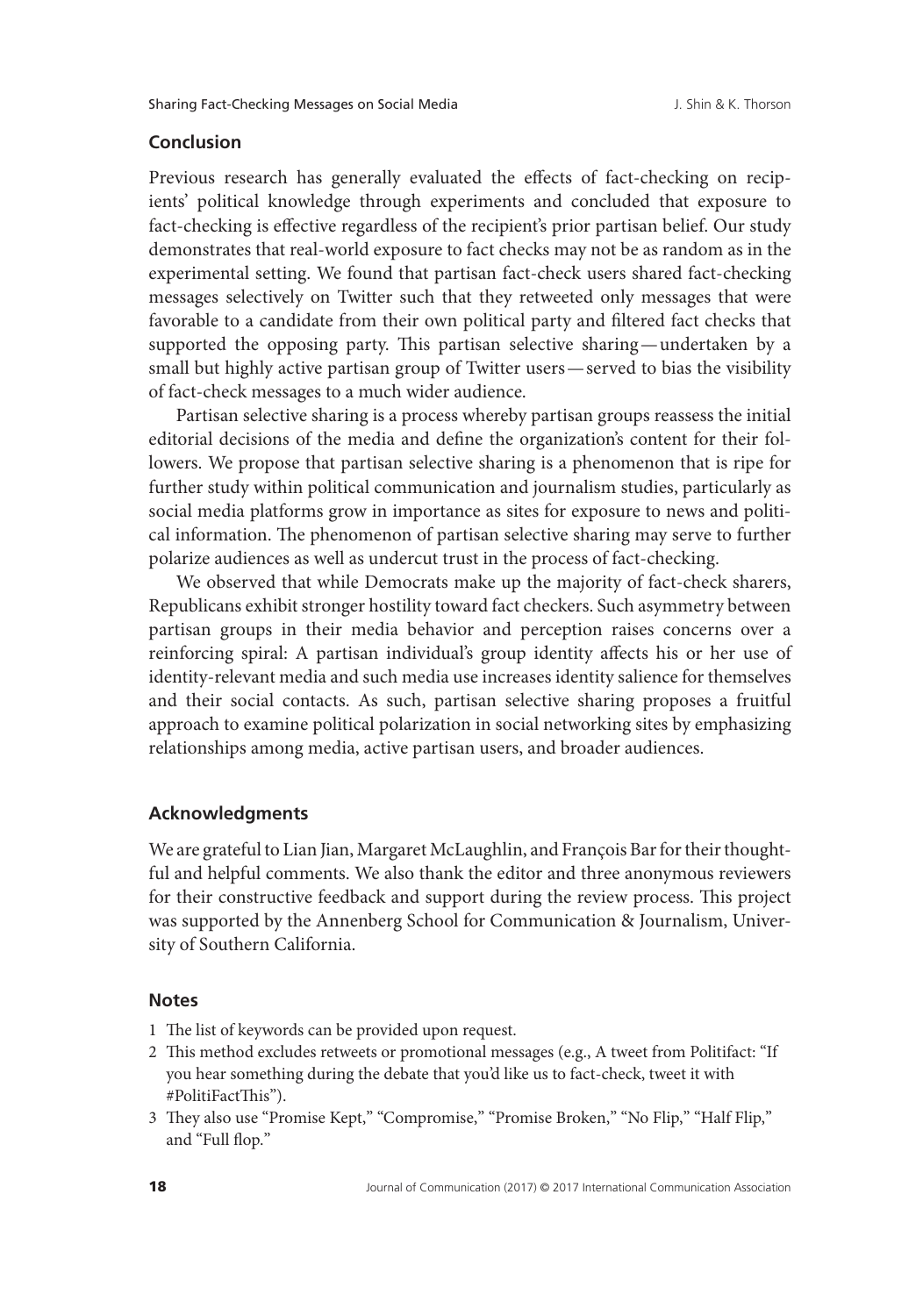- 4 Users are defined as those who have retweeted or posted a comment to one of the 194 fact-checking messages at least once. A total of 55,869 such users posted 25,983,635 tweets between January and December 2012.
- 5 This label did not mean that they were truly independent users; rather, it indicated at the very least that these users did not use Twitter as a platform to publicly express their political party preference.
- 6 These results hold when tested in a multivariate context as well, controlling for the originating fact-check organization as well as message variables such as whether it contained a hashtag (#) or a url, whether it mentioned someone using "@username" convention, and whether it was a live-tweet posted during the presidential and vice presidential debates. Analysis available upon request.

# **References**

- Adamic, L., & Glance, N. (2005). The political blogosphere and the 2004 US election: Divided they blog. In *Proceedings of the 3rd international workshop on Link discovery* (pp. 36–43). New York, NY: ACM Press.
- Bakshy, E., Messing, S., & Adamic, L. (2015). Exposure to ideologically diverse news and opinion on Facebook. *Science*, **348**(6239), 1130–1132.
- Barbera, P., Jost, J. T., Nagler, J., Tucker, J. A., & Bonneau, R. (2015). Tweeting from left to right: Is online political communication more than an echo chamber? *Pyschological Science*, **26**, 1531–1542.
- Boutet, A., Kim, H., & Yoneki, E. (2012). What's in Twitter: I know what parties are popular and who you are supporting now! In *Proceedings of the 2012 International Conference on Advances in Social Networks Analysis and Mining*, New York, NY, pp. 132–129.
- Branscombe, N. R., & Wann, D. L. (1994). Collective self-esteem consequences of outgroup derogation when a valued social identity is on trial. *European Journal of Social Psychology*, **24**, 641–657.
- Brewer, M. B. (1999). The psychology of prejudice: Ingroup love and outgroup hate? *Journal of Social Issue*, **55**(3), 429–444.
- Cappella, J. N., Kim, H. S., & Albarracín, D. (2015). Selection and transmission processes for information in the emerging media environment: Psychological motives and message characteristics. *Media Psychology*, **18**(3), 396–424.
- Center for Media and Public Affairs at George Mason University. (2013). Study: Media fact-checker says Republicans lie more. Retrieved from [http://cmpa.gmu.edu/study](http://cmpa.gmu.edu/study-media-fact-checker-says-republicans-lie-more)[media-fact-checker-says-republicans-lie-more](http://cmpa.gmu.edu/study-media-fact-checker-says-republicans-lie-more)
- Coe, K., Tewksbury, D., Bond, B. J., Drogos, K. L., Porter, R. W., Yahn, A., & Zhang, Y. (2008). Hostile news: Partisan use and perceptions of fable news programming. *Journal of Communication*, **58**(2), 201–219.
- Colleoni, E., Rozza, A., & Arvidsson, A. (2014). Echo chamber or public sphere? Predicting political orientation and measuring political homophily in Twitter using Big Data. *Journal of Communication*, **64**(2), 317–332.
- Conover, M.D., Ratkiewicz, J., Francisco, M., Goncalves, B., Flammini, A., & Menczer, F. (2011). *Political polarization on Twitter*. *Fifth International AAAI Conference on Weblogs and Social Media*. Barcelona, Spain: AAAI Press.
- Eveland, W., & Shah, D. (2003). The impact of individual and interpersonal factors on perceived news media bias. *Political Psychology*, **24**(1), 101–117.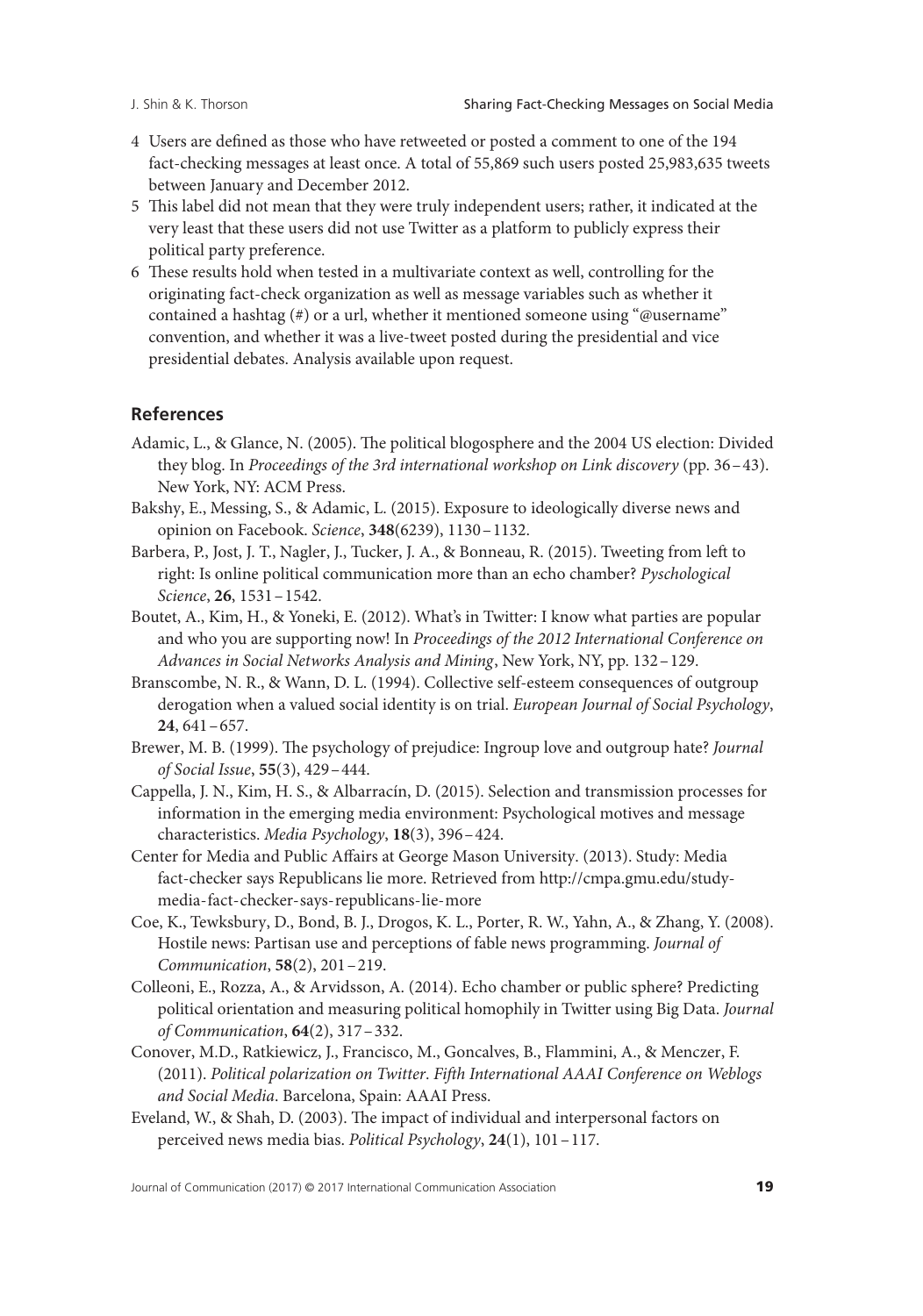- Feldman, L., Myers, T., Hmielowski, J., & Leiserowitz, A. (2014). The mutual reinforcement of media selectivity and effects: Testing the reinforcing spirals framework in the context of global warming. *Journal of Communication*, **64**(4), 590–611.
- Fridkin, K., Kenney, P. J., & Wintersieck, A. (2015). Liar, liar, pants on fire: How fact-checking influences citizens' reactions to negative advertising. *Political Communication*, **32**(1), 127–151.
- Friggeri, A., Adamic, L. A., Eckles, D., & Cheng, J. (2014). Rumor cascades. In *Proceedings of the Eighth International AAAI Conference on Weblogs and Social Media* (pp. 101–110). Ann Arbor, MI: AAAI Press.
- Garrett, R. K. (2009). Politically motivated reinforcement seeking: Reframing the selective exposure debate. *Journal of Communication*, **59**(4), 676–699.
- Garrett, R. K., Weeks, B. E., & Neo, R. L. (2016). Driving a wedge between evidence and beliefs: How online ideological news exposure promotes political misperceptions. *Journal of Computer Mediated Communication*, **21**(5), 331–348.
- Glynn, C., & Huge, M. (2014). How pervasive are perceptions of bias? Exploring judgments of media bias in financial news. *International Journal of Public Opinion Research*, **26**(4), 543–553.
- Goffman, E. (1959). *The presentation of self in everyday life*. New York, NY: Anchor Books.
- Gottfried, J. A., & Shearer, E. (2016, 26 May). News use across social media platforms 2016. Pew Research Center. Retrieved from [http://www.journalism.org/2016/05/26/news-use](http://www.journalism.org/2016/05/26/news-use-across-social-media-platforms-2016/)[across-social-media-platforms-2016/](http://www.journalism.org/2016/05/26/news-use-across-social-media-platforms-2016/)
- Graves, L. (2016). *Deciding what's true: The rise of political fact-checking in American journalism*. New York, NY: Columbia University Press.
- Graves, L., & Glaisyer, T. (2012, February). *The fact-checking universe in Spring 2012*. New America. Retrieved from [https://www.newamerica.org/oti/policy-papers/the-fact](https://www.newamerica.org/oti/policy-papers/the-fact-checking-universe-in-spring-2012/)[checking-universe-in-spring-2012/.](https://www.newamerica.org/oti/policy-papers/the-fact-checking-universe-in-spring-2012/)
- Graves, L., Nyhan, B., & Reifler, J. (2016). Field experiment examining motivations for fact-checking. *Journal of Communication*, **66**(1), 102–138.
- Green, D., Palmquist, B., & Schickler, E. (2002). *Partisan hearts and minds: Political parties and the social identities of voters*. London, England: Yale University Press.
- Gunther, A. C., & Chia, S. C. (2001). Predicting pluralistic ignorance: The hostile media perception and its consequences. *Journalism & Mass Communication Quarterly*, **78**(4), 688–701.
- Gunther, A. C., & Leibhart, J. L. (2006). Broad reach or biased source? Decomposing the hostile media effect. *Journal of Communication*, **56**, 449–466.
- Gunther, A. C., & Schmitt, K. (2004). Mapping boundaries of the hostile media effect. *Journal of Communication*, **54**(1), 55–70.
- Hannak, A., Margolin, D., Keegan, B., & Weber, I. (2014). Get back! You don't know me like that: The social mediation of fact checking interventions in Twitter conversation. In *Proceedings of the Eighth International AAAI Conference on Weblogs and Social Media*. Palo Alto, CA: AAAI Press.
- Hartmann, T., & Tanis, M. (2013). Examining the hostile media effect as an intergroup phenomenon: The role of intergroup identification and status. *Journal of Communication*, **63**, 535–555.
- Hogg, M. (2001). A social identity theory of leadership. *Personality and Social Psychology Review*, **5**(3), 184–200.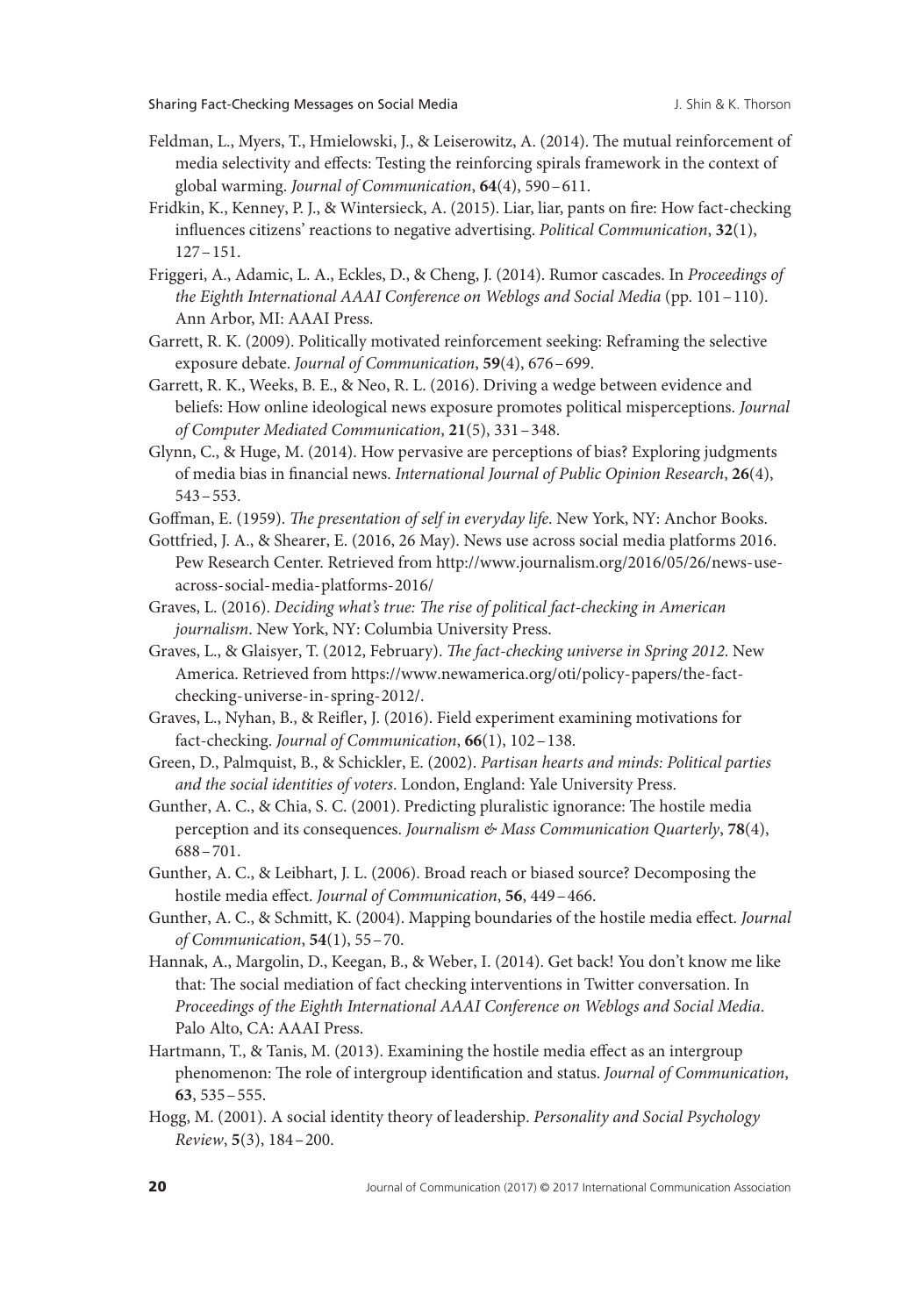- Hogg, M., & Reid, S. (2006). Social identity, self-categorization, and the communication of group norms. *Communication Theory*, **16**(1), 7–30.
- Huge, M., & Glynn, C. J. (2010). Hostile media and the campaign trail: Perceived media bias in the race for governor. *Journal of Communication*, **60**, 165–181.
- Iyengar, S., & Hahn, K. S. (2009). Red media, blue media: Evidence of ideological selectivity in media use. *Journal of Communication*, **59**, 19–39.
- Iyengar, S., Sood, G., & Lelkes, Y. (2012). Affect, not ideology: A social identity perspective on polarization. *Public Opinion Quarterly*, **76**(3), 405–431.
- Jacobson, S., Myung, E., & Johnson, S. L. (2015). Open media or echo chamber: The use of links in audience discussions on the Facebook pages of partisan news organizations. *Information, Communication & Society*, **19**(7), 875–891.
- Knobloch-Westerwick, S., & Kleinman, S. B. (2012). Preelection selective exposure: Confirmation bias versus informational utility. *Communication Research*, **39**(2), 170–193.
- Knobloch-Westerwick, S., & Meng, J. (2009). Looking the other way: Selective exposure to attitude-consistent and counterattitudinal political information. *Communication Research*, **36**(3), 426–448.
- Lee, E., & Jang, Y. (2010). What do others' reactions to news on internet portal sites tell us? Effects of presentation format and readers' need for cognition on reality perception. *Communication Research*, **37**(6), 825–846.
- Levendusky, M. (2013). Why do partisan media polarize viewers? *American Journal of Political Science*, **57**(3), 611–623.
- Marwick, A. E., & Boyd, D. (2011). I tweet honestly, I tweet passionately: Twitter users, context collapse, and the imagined audience. *New Media & Society*, **13**(1), 114–133.
- Mayhew, D. R. (2008). Incumbency advantage in U.S. Presidential elections: The historical record. *Political Science Quarterly*, **123**(2), 201–228.
- McIntire, S. A., & Miller, L. A. (2007). *Foundations of psychological testing: A practical approach*. London, England: Sage.
- Meraz, S., & Papacharissi, Z. (2013). Networked gatekeeping and networked framing on #Egypt. *The International Journal of Press/Politics*, **18**(2), 138–166.
- Murray, S. (2012, April). Romney specifies deductions he'd cut. *The Wall Street Journal*. Retrieved from https://www.wsj.com/articles/SB1000142405270230443270457734661 1860756628.
- Nahon, K., & Hemsley, J. (2013). *Going viral*. Malden, MA: Polity.
- Nyhan, B., & Reifler, J. (2015). Estimating fact-checking's effects: Evidence from a long term experiment during campaign 2014. Retrieved from [http://www.americanpressinstitute](http://www.americanpressinstitute.org/wp-content/uploads/2015/04/Estimating-Fact-Checkings-Effect.pdf) [.org/wp-content/uploads/2015/04/Estimating-Fact-Checkings-Effect.pdf](http://www.americanpressinstitute.org/wp-content/uploads/2015/04/Estimating-Fact-Checkings-Effect.pdf)
- Oaks, P. J. (1987). The salience of social categories. In J. C. Turner, M. A. Hogg, P. J. Oakes, S. D. Reicher, & M. S. Wetherell (Eds.), *Rediscovering the social group: A self-categorization theory* (pp. 117–141). Oxford, England: Blackwell.
- Ostermeier, E. (2011). Selection bias? Politifact rates Republican statements as false as 3 times the rate of Democrats. Retrieved from [http://editions.lib.umn.edu/smartpolitics/2011/02/](http://editions.lib.umn.edu/smartpolitics/2011/02/10/selection-bias-politifact-rate/) [10/selection-bias-politifact-rate/](http://editions.lib.umn.edu/smartpolitics/2011/02/10/selection-bias-politifact-rate/)
- Rojas, H. (2010). Corrective actions in the public sphere: How perceptions of media and media effects shape political behaviors. *International Journal of Public Opinion Research*, **22**(3), 343–363.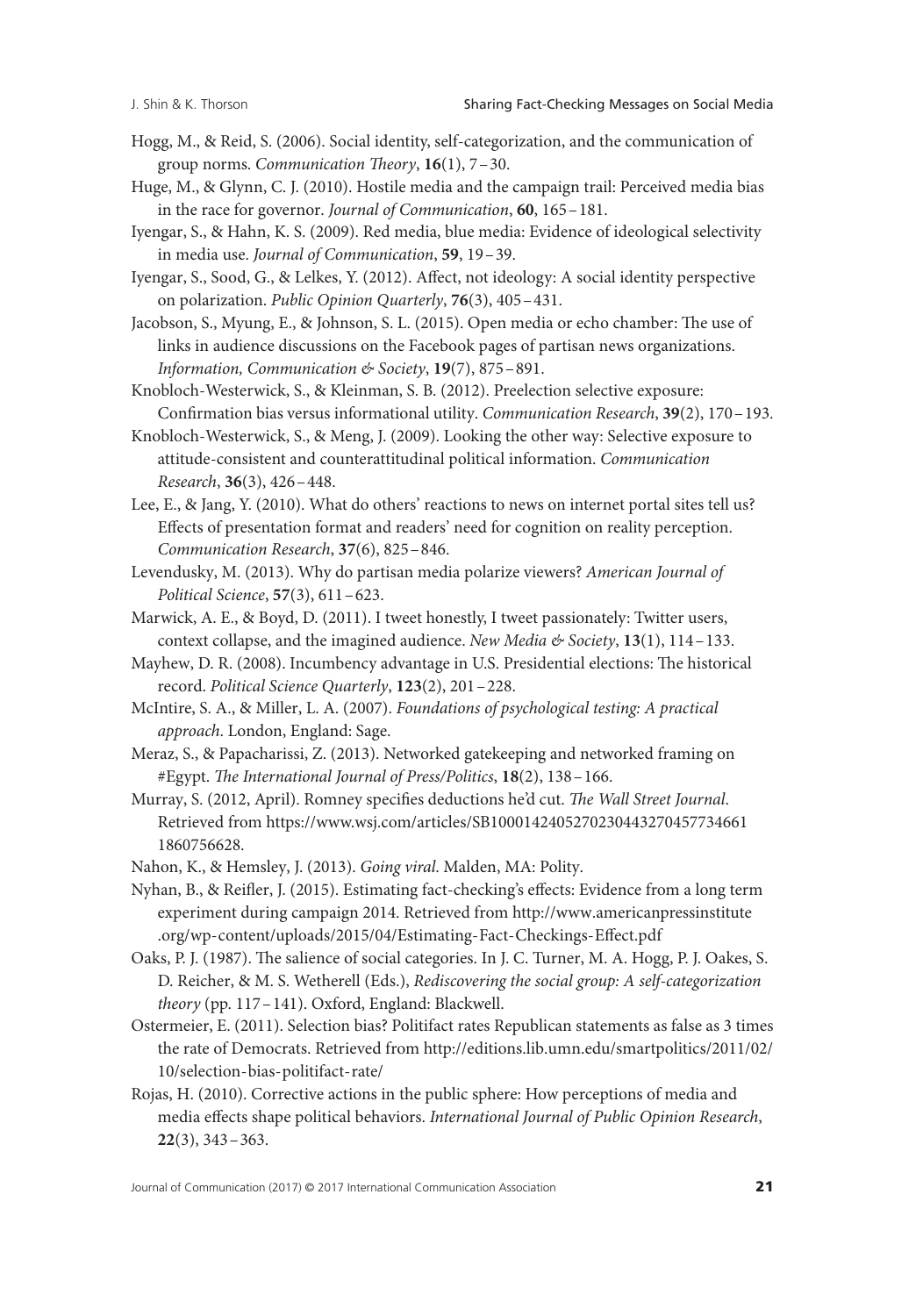- Shin, J., Jian, L., Driscoll, K., & Bar, F. (2016). Political rumoring on Twitter during the 2012 U.S. Presidential election: Rumor diffusion and correction. *New Media & Society*. Advance online publication. doi:10.1177/1461444816634054
- Silber, J. H., Rosenbaum, P. R., & Ross, R. N. (1995). Comparing the contributions of groups of predictors: Which outcomes vary with hospital rather than patient characteristics. *Journal of the American Statistical Association*, **90**(429), 7–18.
- Singer, J. B. (2014). User-generated visibility: Secondary gatekeeping in a shared media space. *New Media & Society*, **16**(1), 55–73.
- Slater, M. D. (2007). Reinforcing spirals: The mutual influence of media selectivity and media effects and their impact on individual behavior and social identity. *Communication Theory*, **17**, 281–303.
- Stroud, N. J. (2008). Media use and political predispositions: Revisiting the concept of selective exposure. *Political Behavior*, **30**(3), 341–366.
- Sunstein, C. (2001). *Republic.com 2.0*. Princeton, NJ: Princeton University Press.
- Swift, A. (2016). *Americans' trust in mass media sinks to new low*. Gallup. Retrieved from [http://www.gallup.com/poll/195542/americans-trust-mass-media-sinks-new-low.aspx.](http://www.gallup.com/poll/195542/americans-trust-mass-media-sinks-new-low.aspx)
- Tajfel, H., & Turner, J. C. (1979). An integrative theory of intergroup conflict. *The Social Psychology of Intergroup Relations*, **33**(47), 74.
- Thelwall, M. (2013). Heart and soul: Sentiment strength detection in the social web with SentiStrength. Retrieved from [http://sentistrength.wlv.ac.uk/documentation/](http://sentistrength.wlv.ac.uk/documentation/SentiStrengthChapter.pdf) [SentiStrengthChapter.pdf](http://sentistrength.wlv.ac.uk/documentation/SentiStrengthChapter.pdf)
- Thorson, E. (2016). Belief echoes: The persistent effects of corrected misinfomration. *Political Communication*, **33**(3), 460–480.
- Thorson, K., Vraga, E., & Ekdale, B. (2010). Credibility in context: How uncivil online commentary affects news credibility. *Mass Communication and Society*, **13**(3), 289–313.
- Turner, J. C., Hogg, M. A., Oakes, P. J., Reicher, S. D., & Wetherell, M. S. (1987). *Rediscovering the social group: A self-categorization theory*. Oxford, England: Blackwell.
- Turner, J. C., & Oaks, P. J. (1986). The significance of the social identity concept for social psychology with reference to individualism, interactionism, and social influence. *British Journal of Social Psychology*, **25**, 237–252.
- Valentino, N., Banks, A., Hutchings, V., & Davis, A. (2009). Selective exposure in the Internet Age: The interaction between anxiety and information utility. *Political Psychology*, **30**(4), 591–613.
- Vallone, R. P., Ross, L., & Lepper, M. R. (1985). The hostile media phenomenon: Biased perception and perceptions of media bias in coverage of the Beirut massacre. *Journal of Personality and Social Psychology*, **49**(3), 577.
- Van Zomeren, M., Postmes, T., & Spears, R. (2008). Toward an integrative social identity model of collective action: A quantitative research synthesis of three socio-psychological perspectives. *Psychological Bulletin*, **134**(4), 504–535.
- Vargo, C., Guo, L., McCombs, M., & Shaw, D. (2014). Network issue agendas on Twitter during the 2012 U.S. Presidential election. *Journal of Communication*, **64**(2), 296–316.
- Voci, A. (2006). The link between identification and in-group favouritism: Effects of threat to social identity and trust-related emotions. *British Journal of Social Psychology*, **45**(2), 265–284.
- Weeks, B. (2015). Emotions, partisanship, and misperceptions: How anger and anxiety moderate the effect of partisan bias on susceptibility to political misinformation. *Journal of Communication*, **65**, 699–719.